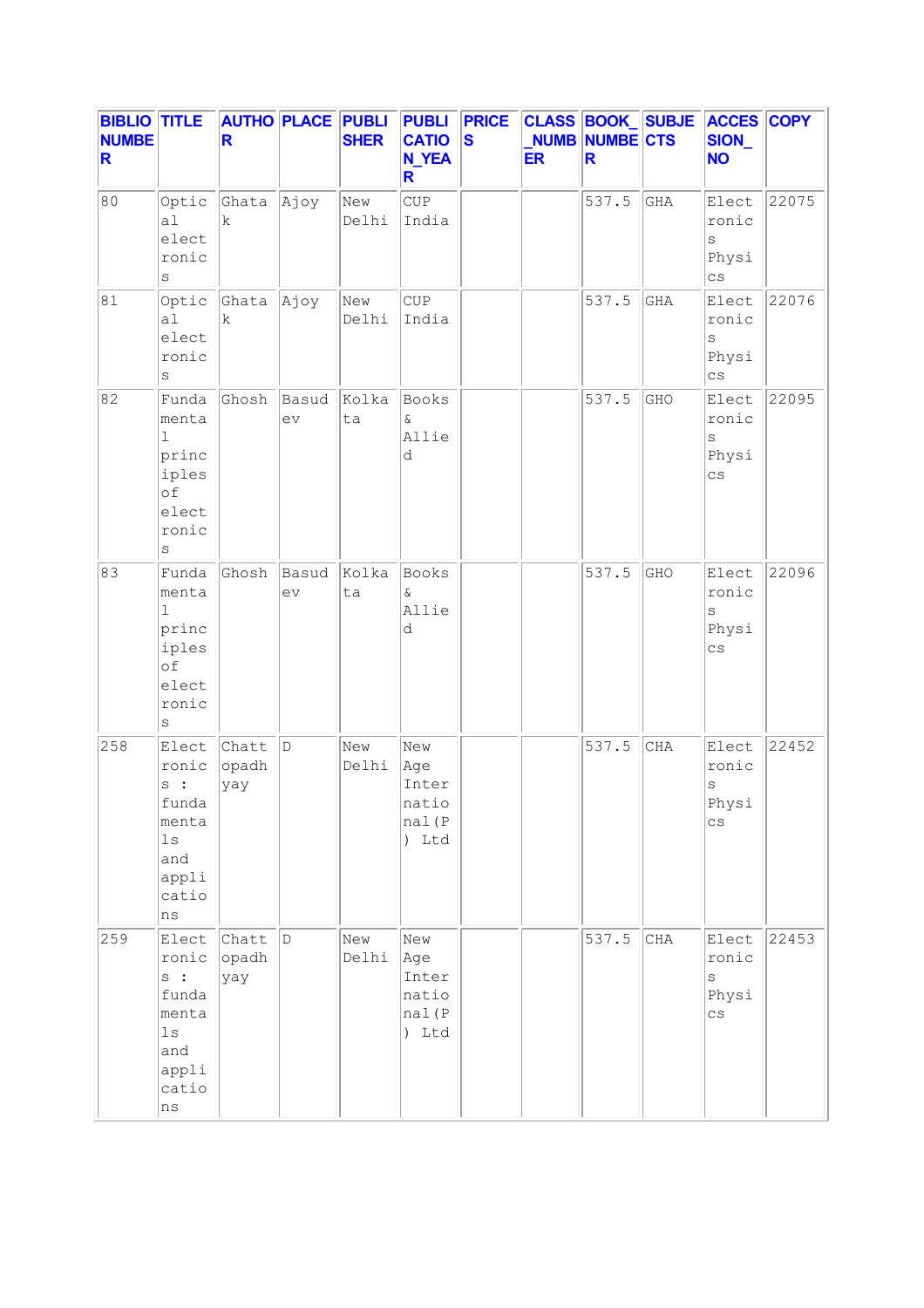| 1097  | Elect<br>ricit<br>У<br>(Made<br>Simpl<br>e)                                                                                                       | Basfo<br>rd           | Resli<br>e | Londo<br>n   | Made<br>Simpl<br>е<br>Books           |  | 537 | <b>BAS</b> | Elect<br>ronic<br>S       | 682   |
|-------|---------------------------------------------------------------------------------------------------------------------------------------------------|-----------------------|------------|--------------|---------------------------------------|--|-----|------------|---------------------------|-------|
| 2391  | Elect<br>ronic<br>s:<br>illus<br>by<br>desig<br>n<br>pract<br>ition<br>ers                                                                        | Worce<br>ster         | Rolan<br>d | Londo<br>n   | Hamly<br>n                            |  | 537 | <b>WOR</b> | Elect<br>ronic<br>$\rm s$ | 1976  |
| 12301 | Eleme<br>ntary<br>of<br>elect<br>ronic<br>$\rm s$                                                                                                 | Bagde                 | M. K.      | New<br>Delhi | $\mathtt{S}$ .<br>Chand<br>& Co.      |  | 537 | BAG        | Elect<br>ronic<br>$\rm S$ | 12786 |
| 12302 | Eleme<br>ntary<br>of<br>elect<br>ronic<br>$\rm s$                                                                                                 | Bagde                 | M. K.      | New<br>Delhi | $\texttt{S}$ .<br>Chand<br>$&$ Co.    |  | 537 | <b>BAG</b> | Elect<br>ronic<br>$\rm s$ | 12787 |
| 12303 | Princ<br>ipals<br>of<br>elect<br>ronic<br>S                                                                                                       | Mehat                 | V. K.      | New<br>Delhi | $\mathtt{S}$ .<br>Chand<br>& Co.      |  | 537 | MEH        | Elect<br>ronic<br>$\rm s$ | 12788 |
| 12304 | Princ<br>ipals<br>оf<br>elect<br>ronic<br>$\rm s$                                                                                                 | Mehat                 | V. K.      | New<br>Delhi | $\texttt{S}$ .<br>Chand<br>$&$ Co.    |  | 537 | MEH        | Elect<br>ronic<br>$\rm s$ | 12789 |
| 12305 | An<br>intro<br>ducti<br>on to<br>trans<br>istor<br>and<br>integ<br>rated<br>circu<br>it<br>(incl<br>uding<br>optoc<br>lectr<br>onics<br>$\lambda$ | Bhatt<br>achar<br>yya | A. B.      | Kolka<br>ta  | Centr<br>a1<br>Book<br>Publi<br>shers |  | 537 | BHA        | Elect<br>ronic<br>$\rm s$ | 12790 |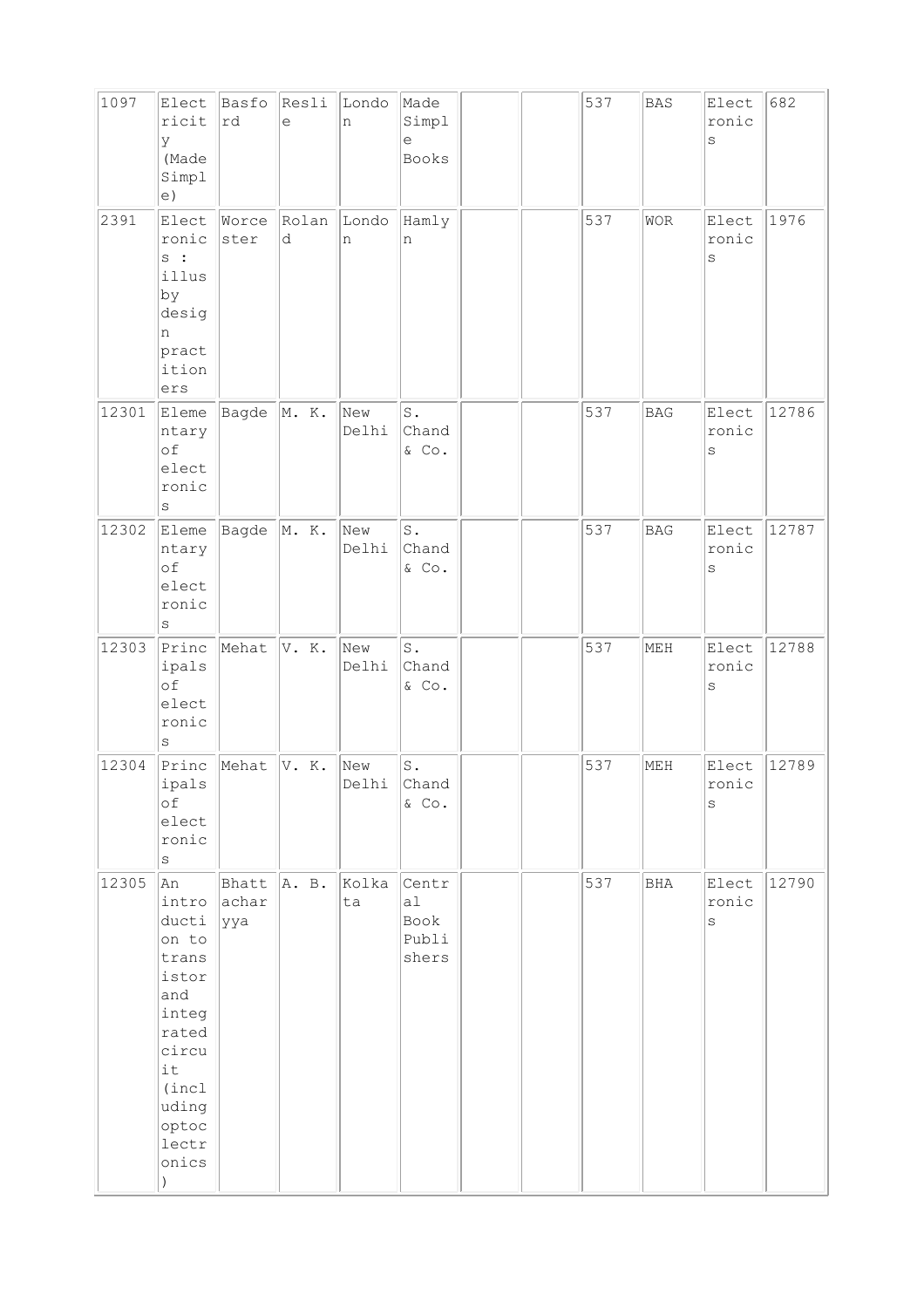| 12306 | An<br>intro<br>ducti<br>on to<br>trans<br>istor<br>and<br>integ<br>rated<br>circu<br>it<br>(incl<br>uding<br>optoc<br>lectr<br>onics<br>$\lambda$ | Bhatt<br>achar<br>ууа            | A. B.         | Kolka<br>ta           | Centr<br>a1<br>Book<br>Publi<br>shers        |                                      | 537   | BHA        | Elect<br>ronic<br>S            | 12791               |
|-------|---------------------------------------------------------------------------------------------------------------------------------------------------|----------------------------------|---------------|-----------------------|----------------------------------------------|--------------------------------------|-------|------------|--------------------------------|---------------------|
| 12307 | Basic<br>elect<br>ronic<br>S<br>solid<br>state                                                                                                    | Thera<br>ja                      | B. L.         | New<br>Delhi          | $\texttt{S}$ .<br>Chand<br>$&$ Co.           |                                      | 537   | THE        | Elect<br>ronic<br>$\rm s$      | 12792               |
| 12308 | Basic<br>elect<br>ronic<br>$\rm s$<br>solid<br>state                                                                                              | Thera<br>þja                     | <b>B.</b> L.  | New<br>Delhi          | S.<br>Chand<br>$&$ Co.                       |                                      | 537   | THE        | Elect<br>ronic<br>$\rm s$      | 12793               |
| 12309 | Funda<br>menta<br>ls of<br>elect<br>ronic<br>$\rm s$                                                                                              | Bhatt<br>achar<br> yya           | A. B.         | Kolka<br>ta           | Centr<br>a1<br>Publi<br>shing<br>Conse<br>rn |                                      | 537   | <b>BHA</b> | Elect<br>ronic<br>$\rm s$      | 12794               |
| 12310 | Funda<br>menta<br>ls of<br>elect<br>ronic<br>$\rm s$                                                                                              | Bhatt<br>achar<br>ууа            | A. B.         | Kolka<br>ta           | Centr<br>a1<br>Publi<br>shing<br>Conse<br>rn |                                      | 537   | <b>BHA</b> | Elect<br>ronic<br>$\mathtt{s}$ | 12795               |
| 12311 | Nerwo<br>rks                                                                                                                                      | lines<br>and<br>jield<br>S       | Ryder         | John<br>$\mathbb D$ . | New<br>Delhi                                 | Prent<br>ice-H<br>all<br>оf<br>India |       | 537        | <b>RYD</b>                     | Elect<br>ronic<br>S |
| 12312 | Nerwo<br>$\mathtt{rk}\mathtt{s}$                                                                                                                  | lines<br>and<br>jield<br>$\rm s$ | Ryder         | John<br>$\mathbb D$ . | New<br>Delhi                                 | Prent<br>ice-H<br>all<br>of<br>India |       | 537        | RYD                            | Elect<br>ronic<br>S |
| 12313 | Moder<br>n<br>elect<br>ronic<br>instr<br>ument                                                                                                    | Heljr<br>ick                     | Albor<br>t D. | New<br>Delhi          | Prent<br>ice-H<br>all<br>оf<br>India         |                                      | 537.5 | HEL        | Elect<br>ronic<br>$\mathtt{s}$ | 12798               |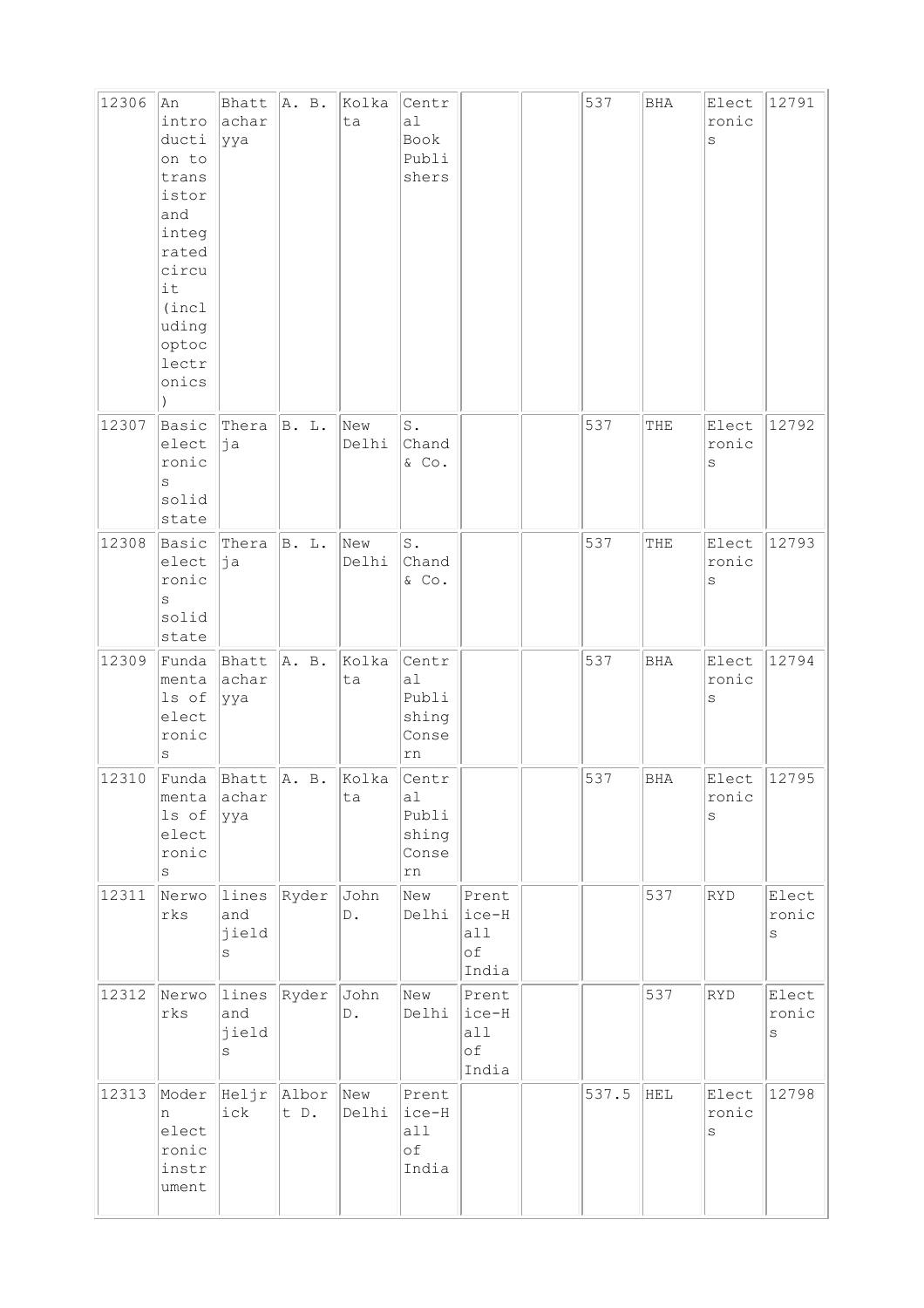|       | la.<br>lion<br>and<br>measu<br>remen<br>t<br>techn<br>iques                                                                      |              |                              |              |                                       |  |       |     |                           |       |
|-------|----------------------------------------------------------------------------------------------------------------------------------|--------------|------------------------------|--------------|---------------------------------------|--|-------|-----|---------------------------|-------|
| 12314 | Moder<br>n<br>elect<br>ronic<br>instr<br>ument<br>$\mathsf{a}$<br>lion<br>and<br>measu<br>remen<br>$\mathsf t$<br>techn<br>iques | Heljr<br>ick | Albor<br>t D.                | New<br>Delhi | Prent<br>ice-H<br>all<br>оf<br>India  |  | 537.5 | HEL | Elect<br>ronic<br>$\rm S$ | 12799 |
| 12315 | Digit<br>a <sub>l</sub><br>princ<br>iples<br>and<br>appli<br>catio<br>ns                                                         | Malvi<br>on  | Alber<br>t.<br>Paul          | New<br>Delhi | Tata<br>McGra<br>w-Hil<br>ı           |  | 537   | MAL | Elect<br>ronic<br>$\rm S$ | 12800 |
| 12316 | Digit<br>a1<br>princ<br>iples<br>and<br>appli<br>catio<br>ns                                                                     | Malvi<br>on  | Alber<br>t<br>Paul           | New<br>Delhi | Tata<br>McGra<br>w-Hil<br>ı           |  | 537   | MAL | Elect<br>ronic<br>$\rm S$ | 12801 |
| 12317 | Digit<br>a <sub>l</sub><br>compu<br>ter<br>selct<br>ronic<br>$\rm S$                                                             | Malvi<br>on  | Alber<br>$\mathsf t$<br>Paul | New<br>Delhi | Tata<br>McGra<br>$w-Hil$<br>ı         |  | 537   | MAL | Elect<br>ronic<br>$\rm S$ | 12802 |
| 12318 | Digit<br>a1<br>compu<br>ter<br>selct<br>ronic<br>$\rm s$                                                                         | Malvi<br>on  | Alber<br>$\mathsf t$<br>Paul | New<br>Delhi | Tata<br>McGra<br>w-Hil<br>$\mathbf 1$ |  | 537   | MAL | Elect<br>ronic<br>$\rm S$ | 12803 |
| 12319 | Elect<br>ronic<br>princ<br>iples                                                                                                 | Malvi<br> on | Alber<br>$\mathsf t$<br>Paul | New<br>Delhi | Tata<br>McGra<br>w-Hil<br>$\mathbf 1$ |  | 537   | MAL | Elect<br>ronic<br>$\rm S$ | 12804 |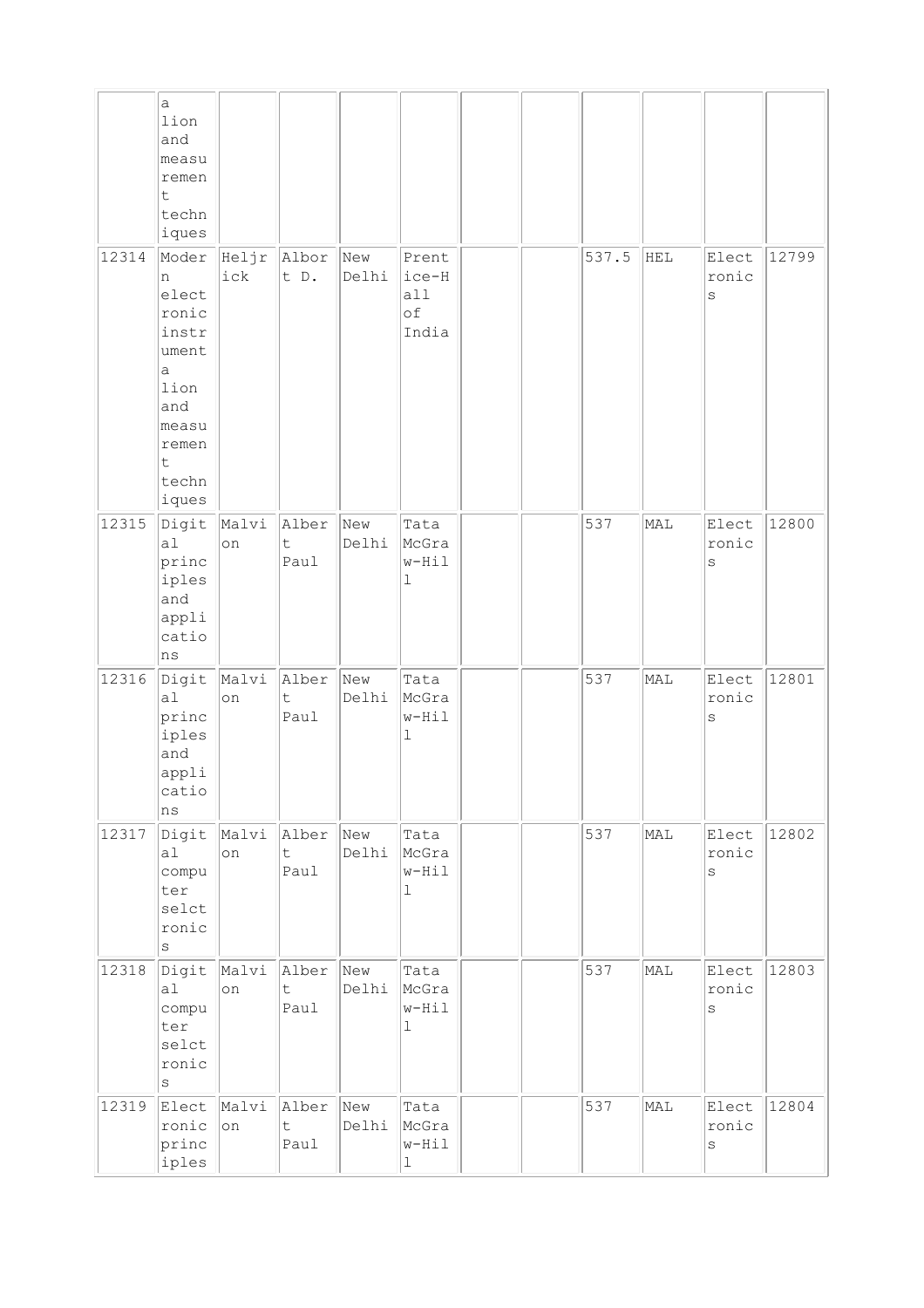| 12320 | Elect<br>ronic<br>princ<br>iples                                                                                 | Malvi<br>on                  | Alber<br>$\mathsf t$<br>Paul | New<br>Delhi | Tata<br>McGra<br>w-Hil<br>$\mathbf 1$       |  | 537 | MAL        | Elect<br>ronic<br>S       | 12805 |
|-------|------------------------------------------------------------------------------------------------------------------|------------------------------|------------------------------|--------------|---------------------------------------------|--|-----|------------|---------------------------|-------|
| 12321 | Integ<br>rated<br>elect<br>ronic<br>$s$ :<br>amalo<br>g and<br>digit<br>a1<br>circu<br>its<br>and<br>syste<br>ms | Millm<br>an                  | Jacob                        | New<br>Delhi | Tata<br>McGra<br>w-Hil<br>ı                 |  | 537 | MIL        | Elect<br>ronic<br>$\rm s$ | 12806 |
| 12322 | Integ<br>rated<br>elect<br>ronic<br>$s$ :<br>amalo<br>g and<br>digit<br>a1<br>circu<br>its<br>and<br>syste<br>ms | Millm<br>an                  | Jacob                        | New<br>Delhi | Tata<br>McGra<br>w-Hil<br>ı                 |  | 537 | MIL        | Elect<br>ronic<br>$\rm s$ | 12807 |
| 12323 | Found<br>ation<br>s of<br>elect<br>ronic<br>S                                                                    | Chatt<br>opadh<br>yay        | D.                           | New<br>Delhi | New<br>Age<br>Inter<br>natio<br>nal<br>Ltd. |  | 537 | $\rm CHA$  | Elect<br>ronic<br>$\rm s$ | 12808 |
| 12324 | Found<br>ation<br>s of<br>elect<br>ronic<br>$\rm s$                                                              | Chatt<br>opadh<br>yay        | D.                           | New<br>Delhi | New<br>Age<br>Inter<br>natio<br>nal<br>Ltd. |  | 537 | CHA        | Elect<br>ronic<br>S       | 12809 |
| 12325 | Princ<br>iples<br>of<br>elect<br>ronic<br>S                                                                      | Naray $ B. V.$<br>ana<br>Rao |                              | New<br>Delhi | New<br>Age<br>Inter<br>natio<br>nal<br>Ltd. |  | 537 | $\rm NAR$  | Elect<br>ronic<br>$\rm s$ | 12810 |
| 12326 | Princ<br>iples<br>of<br>elect<br>ronic<br>$\rm S$                                                                | Naray<br>ana<br>Rao          | B. V.                        | New<br>Delhi | New<br>Age<br>Inter<br>natio<br>nal<br>Ltd. |  | 537 | <b>NAR</b> | Elect<br>ronic<br>S       | 12811 |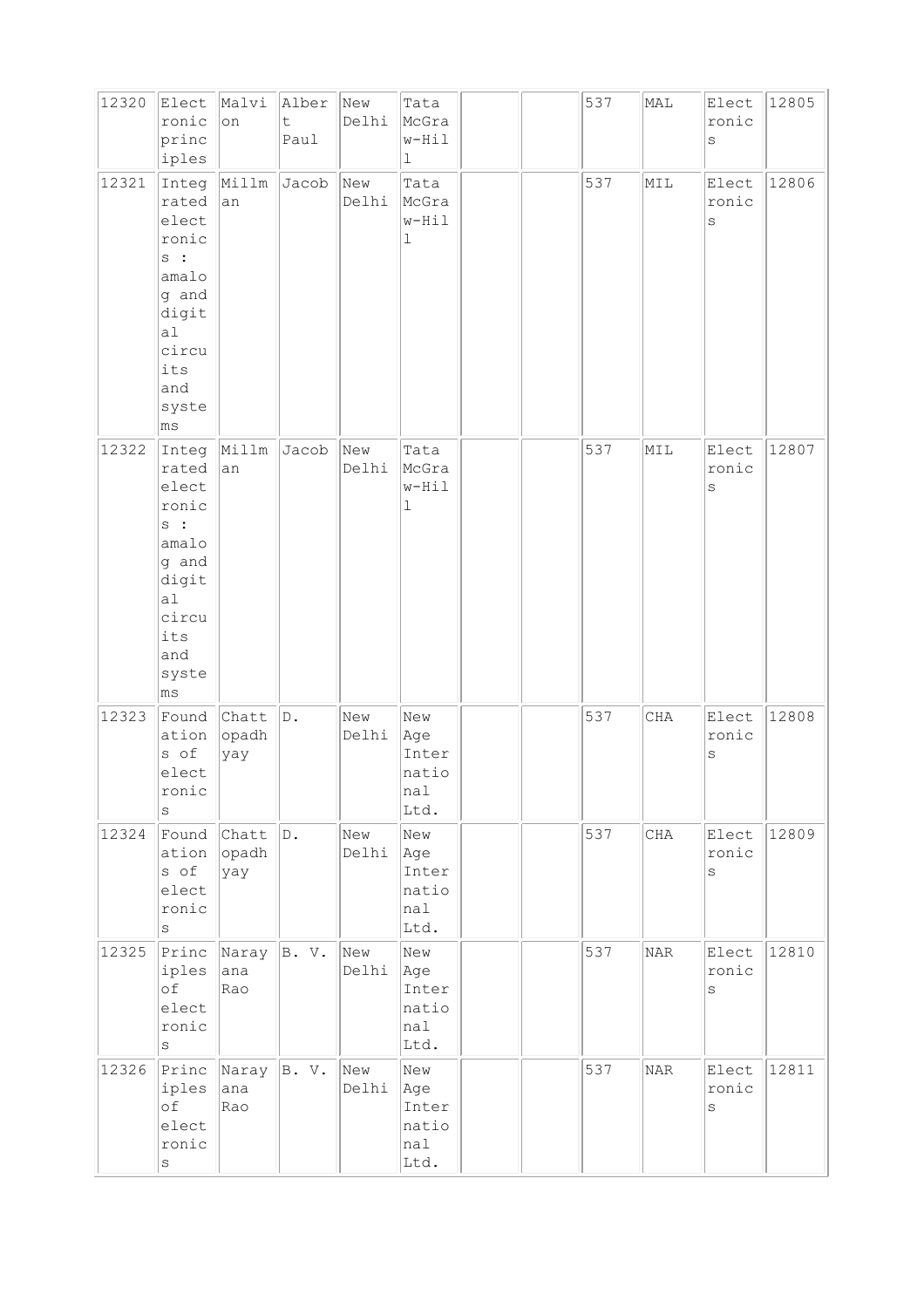| 12327 | Princ<br>iples<br>of<br>elect<br>ronic<br>S                                    | Naray<br>ana<br>Rao                                                     | B. V.                                | New<br>Delhi | New<br>Age<br>Inter<br>natio<br>nal<br>Ltd.        |  | 537 | <b>NAR</b> | Elect<br>ronic<br>S       | 12812 |
|-------|--------------------------------------------------------------------------------|-------------------------------------------------------------------------|--------------------------------------|--------------|----------------------------------------------------|--|-----|------------|---------------------------|-------|
| 12328 | Princ<br>iples<br>of<br>elect<br>ronic<br>S                                    | Naray<br>ana<br>Rao                                                     | B. V.                                | New<br>Delhi | New<br>Age<br>Inter<br>natio<br>nal<br>Ltd.        |  | 537 | $\rm NAR$  | Elect<br>ronic<br>$\rm s$ | 12813 |
| 12329 | Princ<br>iples<br>of<br>elect<br>ronic<br>S                                    | Naray<br>ana<br>Rao                                                     | B. V.                                | New<br>Delhi | Wiley<br>Easte<br>rn                               |  | 537 | <b>NAR</b> | Elect<br>ronic<br>$\rm s$ | 12814 |
| 12330 | In<br>searc<br>h of<br>schro<br>dinge<br>$\mathtt{rs}$<br>cat                  | Gribb<br>in                                                             | John                                 | Londo<br>n   | <b>Black</b><br>Swan                               |  | 537 | GRI        | Elect<br>ronic<br>$\rm s$ | 12815 |
| 12332 | Intro<br>ducti<br>on to<br>elect<br>ric<br>circu<br>its<br>and<br>machi<br>nes | Pai                                                                     | M. A.                                | New<br>Delhi | Affil<br>iated<br>East-<br>West<br>Press           |  | 537 | PAI        | Elect<br>ronic<br>$\rm S$ | 12817 |
| 12333 | al<br>elect<br>ronic<br>S                                                      | $\sqrt{\text{Optic}}$ $\sqrt{\text{Ghata}}$ $\sqrt{\text{Ajay}}$<br>lk. |                                      | New<br>Delhi | Cambr<br>idge<br>Univ.<br>Press                    |  | 537 | <b>GHA</b> | Elect<br>ronic<br>S       | 12818 |
| 12334 | Power<br>elect<br>ronic<br>S                                                   | Subra<br>hmany<br>am                                                    | Vedam                                | New<br>Delhi | New<br>Age<br>Inter<br>natio<br>nal<br>(P)<br>Ltd. |  | 537 | SUB        | Elect<br>ronic<br>$\rm S$ | 12819 |
| 12335 | Digit<br>a1<br>princ<br>iples<br>and<br>appli<br>catio<br>$\rm ns$             | Malir<br>no                                                             | Alber<br>$\ddot{\mathsf{t}}$<br>Poul | New<br>Delhi | Tata<br>McGra<br>w-Hil<br>1                        |  | 537 | MAL        | Elect<br>ronic<br>$\rm S$ | 12820 |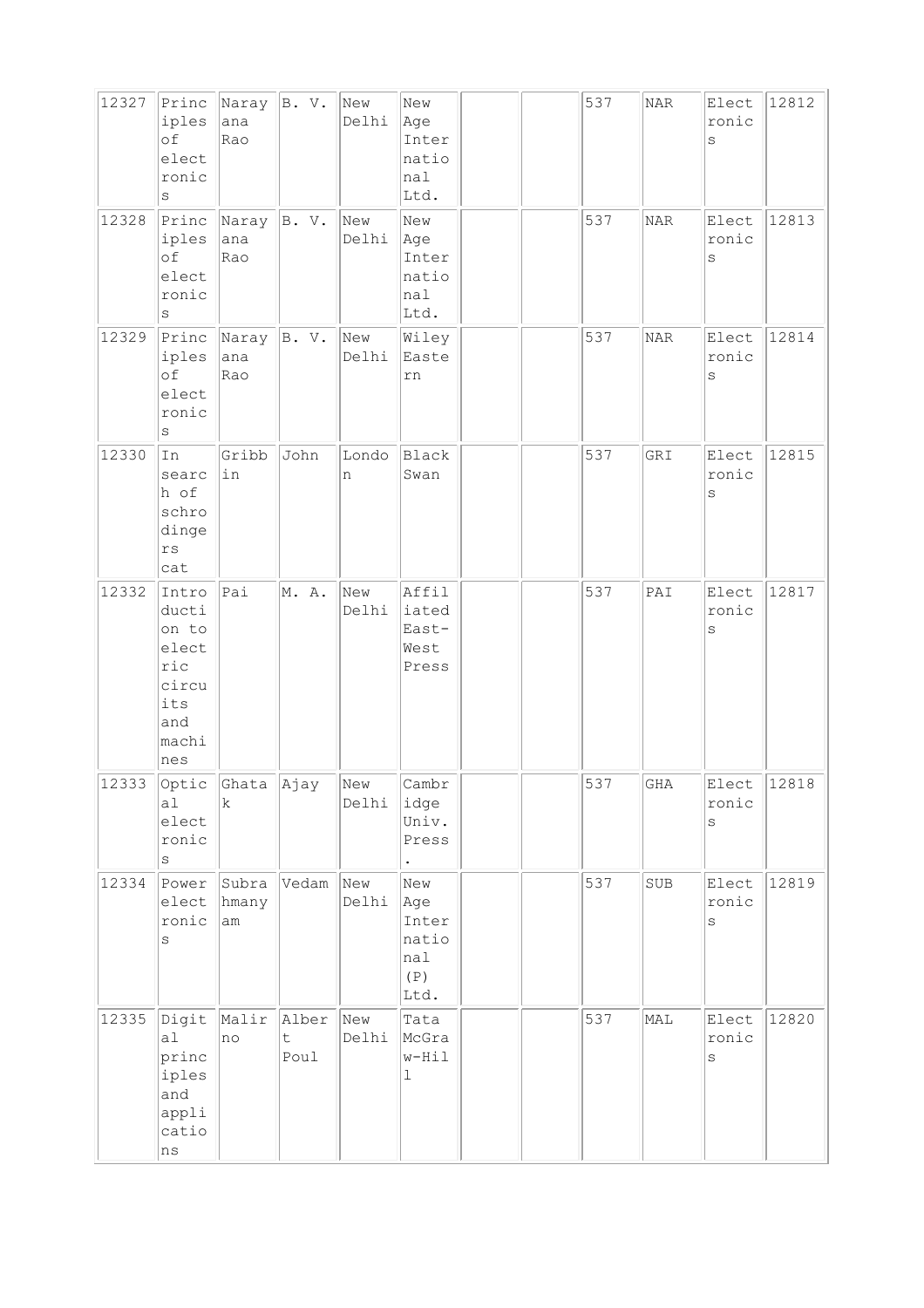| 12336 | Digit<br>a1<br>junda<br>menta<br>1s                                                   | Floyd                                              | Thomu<br>s L.   | New<br>Delhi | Unive<br>rsal<br>Book<br>Stall                |                                     | 537 | ${\rm FLO}$ | Elect<br>ronic<br>S            | 12821                          |
|-------|---------------------------------------------------------------------------------------|----------------------------------------------------|-----------------|--------------|-----------------------------------------------|-------------------------------------|-----|-------------|--------------------------------|--------------------------------|
| 12340 | Elect<br>ronic<br>s :<br>junda<br>menta<br>$_{\rm 1s}$<br>and<br>appli<br>catio<br>ns | Chatt<br>opadh<br>yay                              | $\mathbb D$ .   | New<br>Delhi | New<br>Age<br>Inter<br>natio<br>nal           |                                     | 537 | $\rm CHA$   | Elect<br>ronic<br>$\rm S$      | 12825                          |
| 12341 | Elect<br>ronic<br>s :<br>junda<br>menta<br>$1s$<br>and<br>appli<br>catio<br>ns        | Chatt<br>opadh<br>yay                              | $\mathbb D$ .   | New<br>Delhi | New<br>Age<br>Inter<br>natio<br>$ {\tt nal} $ |                                     | 537 | CHA         | Elect<br>ronic<br>$\mathtt{s}$ | 12826                          |
| 13053 | 0000<br>to<br>8085<br>Intro<br>micro<br>proce<br>ssors<br>for<br>eng.<br>& amp        | sci.                                               | Ghosh           | P. K.        | New<br>Delhi                                  | Prent<br>ice<br>Hall<br>оf<br>India |     | 537         | GHO                            | Elect<br>ronic<br>S            |
| 13054 | Netwo<br>$\mathtt{rk}$<br>analy<br>$\sin s$                                           | Van<br>Val<br>Kenbu<br>rg                          | ME.             | New<br>Delhi | Prent<br>ice<br>Hall<br>of<br>India           |                                     | 537 | VAN         | Elect<br>ronic<br>$\rm s$      | 13540                          |
| 13055 | Netwo<br>$\mathtt{rk}$<br>analy<br>sis                                                | Van<br>Val<br>Kenbu<br>rg                          | $\texttt{ME}$ . | New<br>Delhi | Prent<br>ice<br>Hall<br>of<br>India           |                                     | 537 | VAN         | Elect<br>ronic<br>$\rm s$      | 13541                          |
| 13056 | Theor<br>У<br>& amp                                                                   | probl<br>ems<br>in<br>micro<br>elect<br>ronic<br>s | Bapat           | Y. N.        | New<br>Delhi                                  | Tata<br>McGra<br>W<br>Hill          |     | 537         | BAP                            | Elect<br>ronic<br>$\mathtt{s}$ |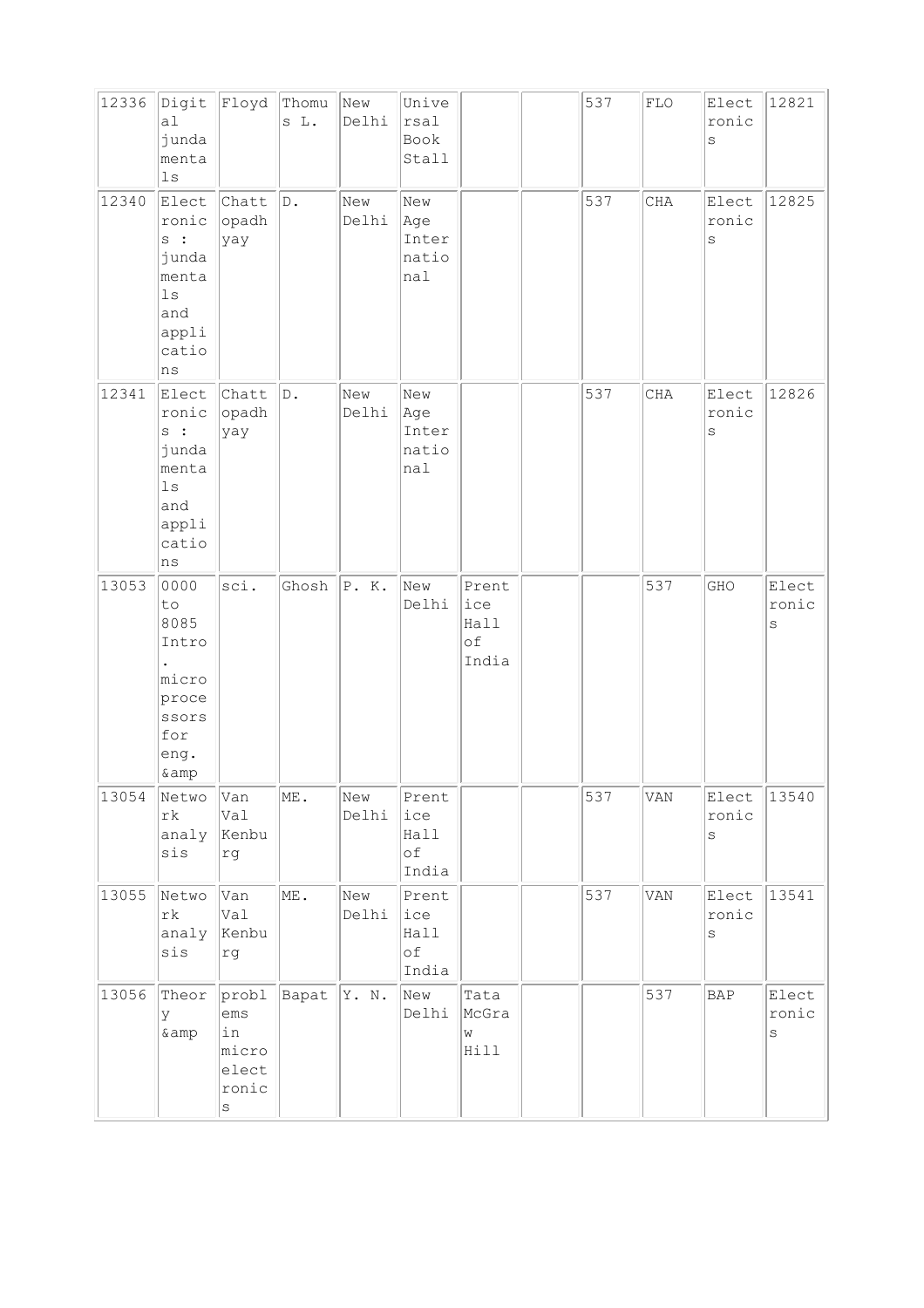| 13057 | Appli<br>catio<br>ns<br>and<br>desig<br>n<br>with<br>analo<br>g<br>intor<br>grate<br>d<br>cireu<br>its | Jacob                | J.<br>Micha<br>e1 | New<br>Delhi  | Prant<br>ice<br>Hall                |                      | 537 | JAC         | Elect<br>ronic<br>$\rm s$ | 13543               |
|-------|--------------------------------------------------------------------------------------------------------|----------------------|-------------------|---------------|-------------------------------------|----------------------|-----|-------------|---------------------------|---------------------|
| 13058 | Digit<br>al<br>elect<br>ronic<br>$\rm s$                                                               | Gothm<br>ann         | Willi<br>am H.    | New<br>Delhi  | Prant<br>ice<br>Hall                |                      | 537 | GOT         | Elect<br>ronic<br>S       | 13544               |
| 13059 | Moder<br>n<br>elect<br>ronic<br>instr<br>ument<br>ation<br>& amp                                       | measu<br>re<br>tech  | Helfr<br>ick      | Alber<br>t D. | New<br>Delhi                        | Prant<br>ice<br>Hall |     | 537         | HEL                       | Elect<br>ronic<br>S |
| 13060 | Micro<br>proce<br>ssor<br>based<br>labor<br>atory<br>exper<br>iment<br>$\rm s$                         | Mukho<br>padhy<br>ay | A. K.             | New<br>Delhi  | Wheel<br>er<br>Pub.                 |                      | 537 | MUK         | Elect<br>ronic<br>$\rm s$ | 13546               |
| 13061 | Digit<br>a1<br>desig<br>n                                                                              | Morri<br>smano       | $\vert M$ .       | New<br>Delhi  | Prant<br>ice<br>Hall                |                      | 537 | $\rm MOR$   | Elect<br>ronic<br>$\rm s$ | 13547               |
| 13062 | Digit<br>a1<br>Funda<br>menta<br>1s                                                                    | Floyd                | Thoma<br>s L.     | New<br>Delhi  | Unive<br>rsal<br>Book<br>Stall      |                      | 537 | ${\rm FLO}$ | Elect<br>ronic<br>$\rm s$ | 13548               |
| 13063 | Elect<br>ronic<br>devic<br>$\mathop{\rm es}\nolimits$<br>and<br>circu<br>$\texttt{its}$                | Bell                 | David<br>Α.       | New<br>Delhi  | Prant<br>ice<br>Hall<br>оf<br>India |                      | 537 | <b>BEL</b>  | Elect<br>ronic<br>$\rm s$ | 13549               |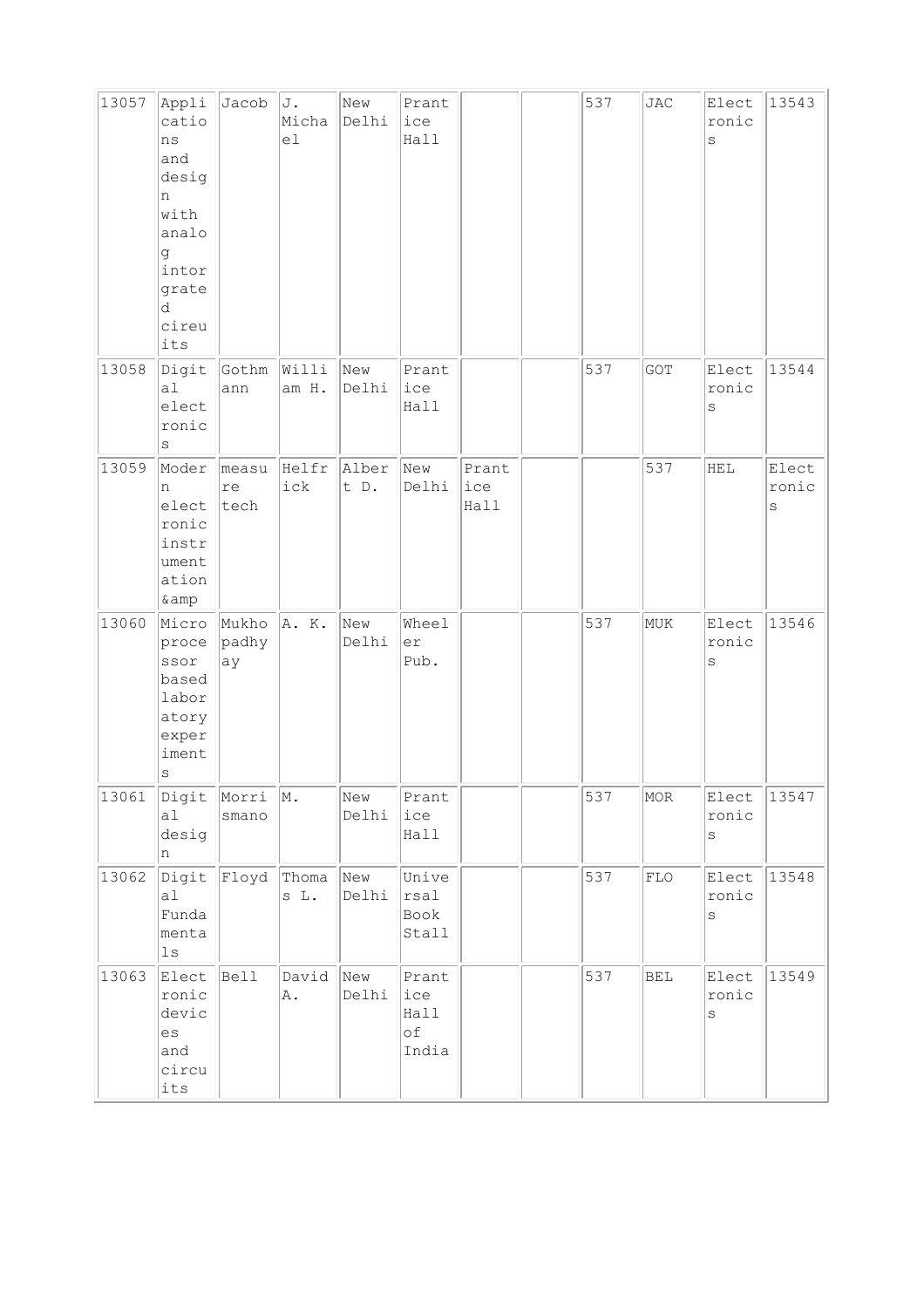| 13064 | Physi<br>cs of<br>semic<br>onduc<br>tor<br>devic<br>es                                | Shur                             | Micha<br>el            | New<br>Delhi          | Prant<br>ice<br>Hall<br>of<br>India        |                                            | 537          | SHU        | Elect<br>ronic<br>S       | 13550               |
|-------|---------------------------------------------------------------------------------------|----------------------------------|------------------------|-----------------------|--------------------------------------------|--------------------------------------------|--------------|------------|---------------------------|---------------------|
| 13065 | Solid<br>state<br>elect<br>ronic<br>$\rm s$                                           | Edwar<br>$ds - Sh$<br>ea         | Lunda                  | New<br>Delhi          | Prant<br>ice<br>Hall<br>$\circ f$<br>India |                                            | 537          | EDW        | Elect<br>ronic<br>$\rm s$ | 13551               |
| 13066 | Netwa<br>rks                                                                          | lines<br>and<br>field<br>$\rm s$ | Ryder                  | John<br>$\mathbb D$ . | New<br>Delhi                               | Prant<br>ice<br>Hall<br>$\circ f$<br>India |              | 537        | RYD                       | Elect<br>ronic<br>S |
| 13067 | Essen<br>ce of<br>measu<br>reine<br>nt                                                | Morri<br>S                       | Alan<br>$\texttt{S}$ . | New<br>Delhi          | Prant<br>ice<br>Hall<br>of<br>India        |                                            | 537          | MOR        | Elect<br>ronic<br>S       | 13553               |
| 13068 | Solid<br>state<br>elect<br>ronic<br>$\rm s$                                           | Edwar<br>ds-Sh<br>ea             | Linda                  | New<br>Delhi          | Prant<br>ice<br>Hall<br>$\circ f$<br>India |                                            | 537          | EDW        | Elect<br>ronic<br>$\rm s$ | 13554               |
| 15105 | Pract<br>ical<br>elect<br>ronic<br>S                                                  | Nath                             | D. K.                  | Kolka<br>ta           | Acade<br>$ $ mic<br>Publi<br>shers         |                                            | 537.5        | <b>NAT</b> | Elect<br>ronic<br>$\rm s$ | 15590               |
| 16677 | Op -<br>amps<br>and<br>linea<br>$\Upsilon$<br>integ<br>rated<br>circu<br>its          | Gayak<br>wad                     | Ramak New<br>ant A     | Delhi                 | Prent<br>ice -<br>Hall<br>оf<br>India      |                                            | 537.5        | GAY        | Elect<br>ronic<br>$\rm s$ | 17183               |
| 16678 | Elect<br>ronic<br>devic<br>es<br>and<br>ciirc<br>uits<br>: an<br>intro<br>ducti<br>on | Motte<br>rshea<br>ld.            | Allen                  | New<br>Delhi          | Prent<br>$ice -$<br>Hall<br>оf<br>India    |                                            | 621.3<br>815 | MOT        | Elect<br>ronic<br>S       | 17184               |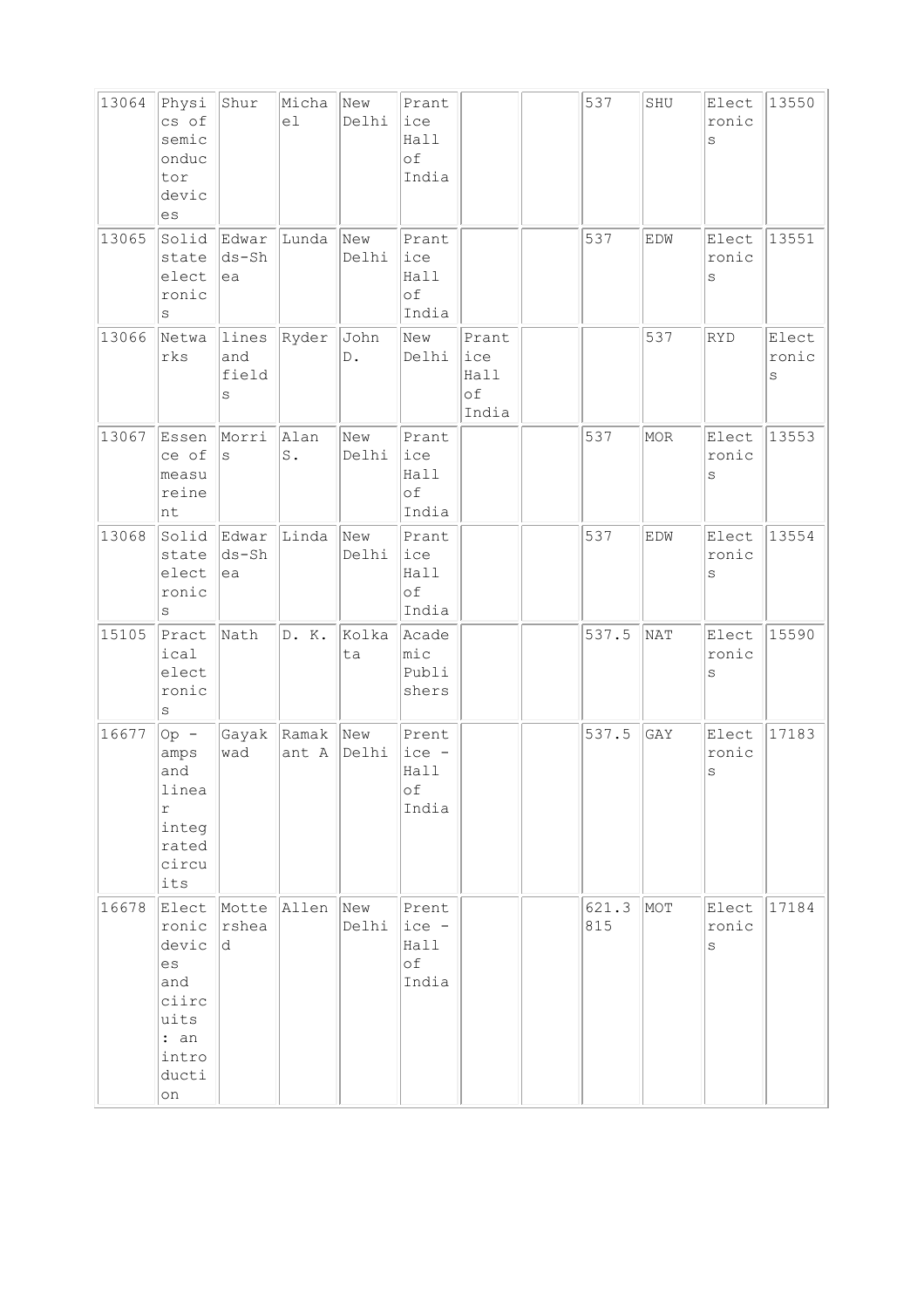| 16679 | Digit<br>a1<br>princ<br>iples<br>and<br>appli<br>catio<br>ns                                                           | Leach                  | Donal<br>d P       | New<br>Delhi | Tata<br>McGra<br>$W -$<br>Hill             |                                       | $\overline{4}$ | ${\tt LEA}$ | Elect<br>ronic<br>$\rm s$ | 17185                     |
|-------|------------------------------------------------------------------------------------------------------------------------|------------------------|--------------------|--------------|--------------------------------------------|---------------------------------------|----------------|-------------|---------------------------|---------------------------|
| 16680 | Moder<br>n<br>elect<br>ronic<br>instr<br>ument<br>ation<br>& amp                                                       | measu<br>remen         | Helfr<br>ick       | Alber<br>t D | New<br>Delhi                               | Prent<br>ice -<br>Hall<br>оf<br>India |                | 537.5       | HEL                       | Elect<br>ronic<br>$\rm s$ |
| 16681 | Funda<br>menta<br>ls of<br>elect<br>ric<br>circu<br>it<br>theor<br>lУ                                                  | Chatt<br>opadh<br>yay  | D                  | New<br>Delhi | S<br>Chand<br>$&$ Co                       |                                       | 621.3<br>192   | CHA         | Elect<br>ronic<br>$\rm S$ | 17187                     |
| 16682 | Elect<br>ronic<br>princ<br>iples                                                                                       | Malvi<br> no           | Alber<br>t<br>Paul | New<br>Delhi | Tata<br>McGra<br>$W -$<br>Hill             |                                       | 537.5          | MAL         | Elect<br>ronic<br>S       | 17188                     |
| 16683 | Funda<br>menta<br>ls of<br>elect<br>ronic<br>$\rm s$                                                                   | Chatt<br>opadh<br> yay | D                  | New<br>Delhi | New<br>Age<br>Inter<br>natio<br>nal        |                                       | 537.5          | CHA         | Elect<br>ronic<br>$\rm s$ | 17189                     |
| 16684 | A<br>Cours<br>e in<br>elect<br>rical<br>and<br>elect<br>ronic<br>measu<br>remen<br>ts                                  | Sawhn $\ A K\ $<br>ey  |                    | New<br>Delhi | Dhanp<br>at<br>Rai &<br>$\mathbb{C} \circ$ |                                       | 537.<br>5      | SAW         | Elect<br>ronic<br>S       | 17190                     |
| 17350 | Ditit<br>a1<br>elect<br>ronic<br>$\rm s$<br>pract<br>ice<br>using<br>integ<br>rated<br>circu<br>$\mathop{\mathtt{ts}}$ | $Jaqin \nR P$          |                    | New<br>Delhi | Tata<br>McGra<br>W<br>Hill                 |                                       | 621.3<br>81    |             | Elect<br>ronic<br>$\rm s$ | 17940                     |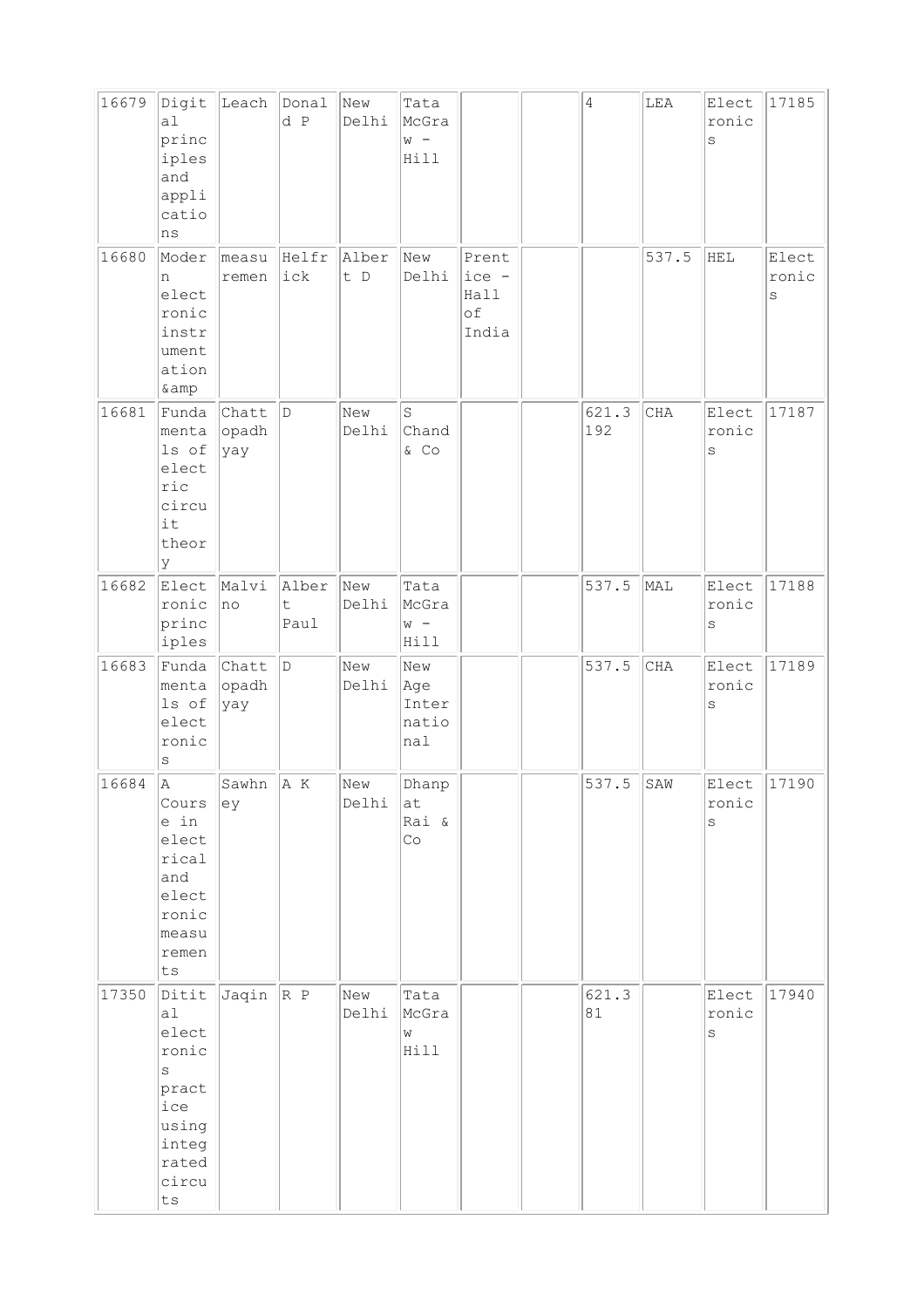| 17351 | Princ<br>iples<br>of<br>commu<br>nicat<br>ion<br>syste<br>ms                                             | Taub                                  | Herbe<br>rt        | New<br>Delhi | Tata<br>McGra<br>W<br>Hill          |  | 621.3<br>81 | Elect<br>ronic<br>S            | 17941 |
|-------|----------------------------------------------------------------------------------------------------------|---------------------------------------|--------------------|--------------|-------------------------------------|--|-------------|--------------------------------|-------|
| 17352 | Elect<br>ronic<br>circu<br>its<br>and<br>syste<br>ms<br>analo<br>g and<br>digit<br>a1                    | Bapat                                 | Y N                | New<br>Delhi | Tata<br>McGra<br>W<br>Hill          |  | 621.3<br>81 | Elect<br>ronic<br>S            | 17942 |
| 17353 | Elect<br>ronic<br>S<br>analo<br>g and<br>digit<br>al                                                     | Nagra<br>$\operatorname{\mathsf{th}}$ | I J                | New<br>Delhi | Prent<br>ice<br>Hall<br>of<br>India |  | 621.3<br>81 | Elect<br>ronic<br>S            | 17943 |
| 17354 | Elect<br>ronic<br>commu<br>nicat<br>ion<br>syste<br>ms                                                   | Kenne<br> dy                          | Georg<br>е         | New<br>Delhi | TaTa<br>Mcgra<br>W<br>Hill          |  | 621.3<br>81 | Elect<br>ronic<br>S            | 17944 |
| 17355 | Basic<br>Elect<br>ronic<br>$\rm s$                                                                       | Grob                                  | Berna<br>rd        | New<br>Delhi | TaTa<br>Mcgra<br>W<br>Hill          |  | 621.3<br>81 | Elect<br>ronic<br>$\rm s$      | 17945 |
| 17356 | Elect<br>ronic<br>princ<br>iples                                                                         | Malvi<br> no                          | Alber<br>t<br>Paul | New<br>Delhi | TaTa<br>Mcgra<br>W<br>Hill          |  | 621.3<br>81 | Elect<br>ronic<br>$\rm s$      | 17946 |
| 17357 | Digit<br>al<br>desig<br>n                                                                                | Mano                                  | M.<br>Morri<br>S   | New<br>Delhi | Prent<br>ice<br>Hall<br>оf<br>India |  | 621.3<br>81 | Elect<br>ronic<br>$\rm S$      | 17947 |
| 17358 | Digit<br> a <br>celec<br>troni<br>$\mathsf{CS}\xspace$<br>and<br>micro<br>proce<br>ssors<br>probl<br>ems | Jain                                  | R P                | New<br>Delhi | Tata<br>McGra<br>W<br>Hill          |  | 621.3<br>81 | Elect<br>ronic<br>$\mathtt{s}$ | 17948 |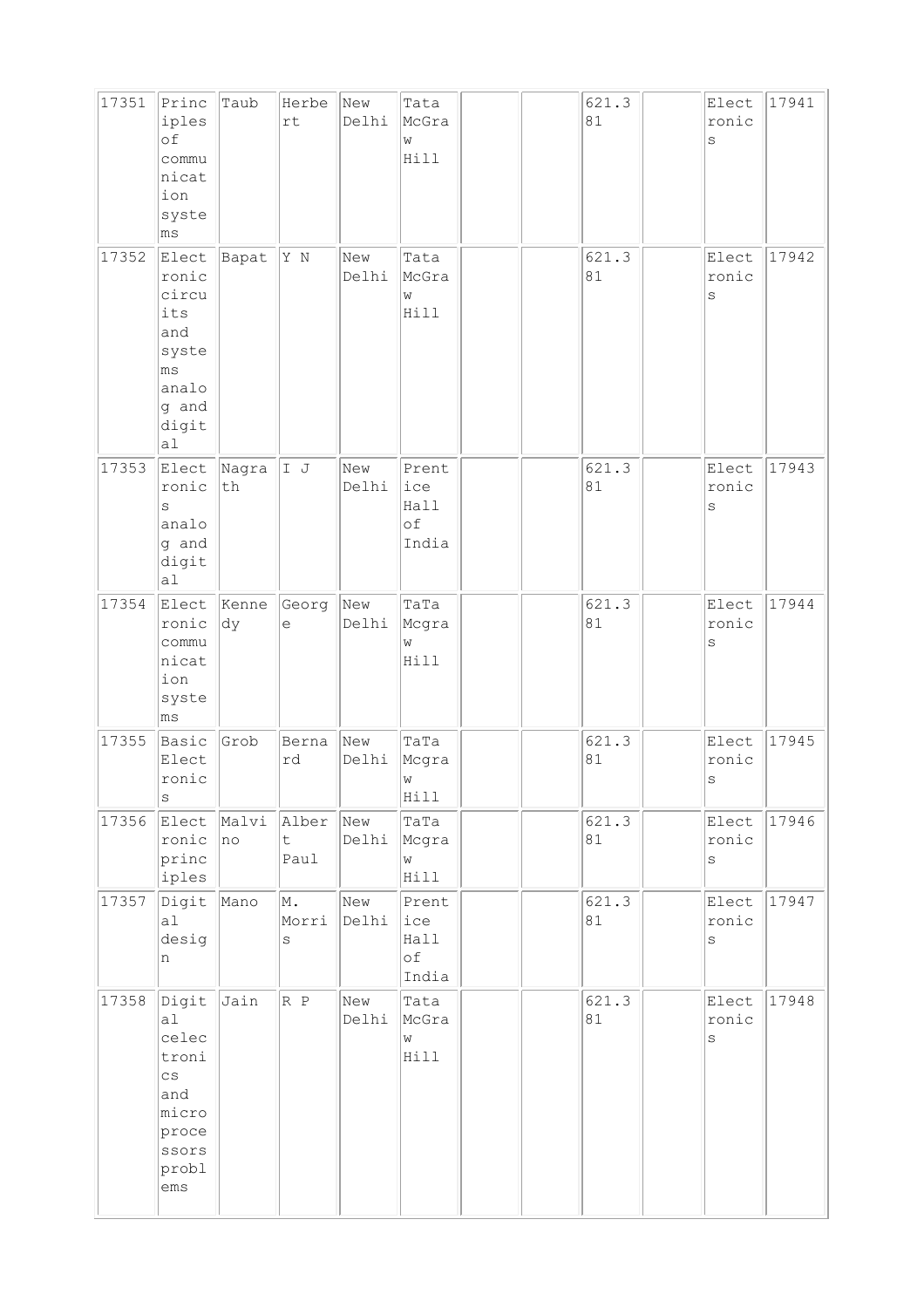|       | and<br>solut<br>ion                                                                                     |                                                                        |                                                    |              |                                     |                                                       |                                                       |             |     |                           |       |
|-------|---------------------------------------------------------------------------------------------------------|------------------------------------------------------------------------|----------------------------------------------------|--------------|-------------------------------------|-------------------------------------------------------|-------------------------------------------------------|-------------|-----|---------------------------|-------|
| 17359 | Micro<br>proce<br>ssor<br>archi<br>tectu<br>re                                                          | progr<br>ammin<br>g                                                    | and<br>appli<br>catio<br>ns<br>with<br>the<br>8085 | gaonk<br>ar  | Rames<br>h s                        | Mumbi                                                 | Penra<br>m<br>Inter<br>natio<br>nal<br>Publi<br>shing |             |     | 621.3<br>81               |       |
| 17360 | Op<br>Amps<br>and<br>linea<br>$\Upsilon$<br>integ<br>rated<br>circu<br>its                              | Gayak<br>wad                                                           | Ramak<br>ant $A$ Delhi                             | New          | Prent<br>ice<br>Hall<br>of<br>India |                                                       |                                                       | 621.3<br>81 |     | Elect<br>ronic<br>S       | 17950 |
| 17361 | Moder<br>n<br>elect<br>ronic<br>instr<br>ument<br>ation<br>and<br>measu<br>remen<br>t<br>techn<br>iques | Helfr<br>ick                                                           | Alber<br>t d                                       | New<br>Delhi | Prent<br>ice<br>Hall<br>of<br>India |                                                       |                                                       | 621.3<br>81 |     | Elect<br>ronic<br>S       | 17951 |
| 17362 | Micro<br>elect<br>ronic<br>devic<br>es                                                                  | Nagch<br>oudhu<br>ri                                                   | Dipan<br>kar                                       | Delhi        | Pears<br>on<br>Educa<br>tion        |                                                       |                                                       | 621.3<br>81 |     | Elect<br>ronic<br>$\rm s$ | 17952 |
| 17363 | Elect<br>ronic<br>commu<br>nicat<br>ions                                                                | Roddy                                                                  | Denni<br>S                                         | New<br>Delhi | Prent<br>ice<br>Hall<br>оf<br>India |                                                       |                                                       | 621.3<br>81 |     | Elect<br>ronic<br>S       | 17953 |
| 19064 | Micro<br>proce<br>ssor<br>archi<br>tectu<br>$\mathtt{re}$                                               | progr<br>ammin<br>g and<br>appli<br>catio<br>ns<br>with<br>the<br>8085 | Gaonk<br>ar                                        | Rames<br>h S | New<br>Delhi                        | Penra<br>m<br>Inter<br>natio<br>nal<br>Publi<br>shing |                                                       |             | 621 | 381                       |       |
| 19065 | Micro<br>proce<br>ssor<br>archi<br>tectu<br>$\mathtt{re}$                                               | progr<br>ammin<br>g and<br>appli<br>catio<br>ns                        | Gaonk<br>ar                                        | Rames<br>h S | New<br>Delhi                        | Penra<br>m<br>Inter<br>natio<br>nal<br>Publi          |                                                       |             | 621 | 381                       |       |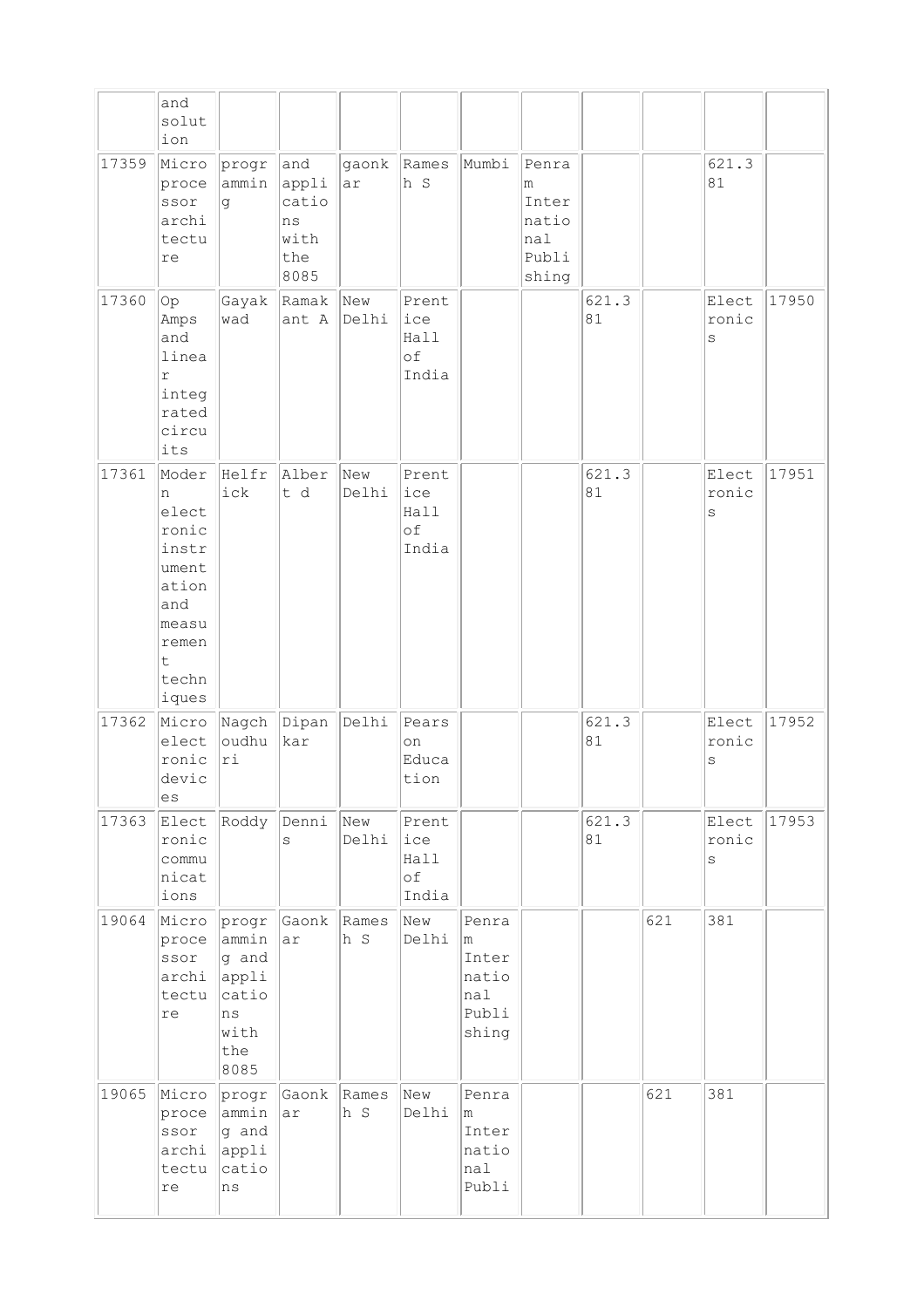|       |                                                                                                                                 | with<br>the<br>8085                                                    |                    |              |                                            | shing                                                 |       |     |                           |       |
|-------|---------------------------------------------------------------------------------------------------------------------------------|------------------------------------------------------------------------|--------------------|--------------|--------------------------------------------|-------------------------------------------------------|-------|-----|---------------------------|-------|
| 19066 | Micro<br>proce<br>ssor<br>archi<br>tectu<br>$\mathtt{re}$                                                                       | progr<br>ammin<br>g and<br>appli<br>catio<br>ns<br>with<br>the<br>8085 | Gaonk Rames<br> ar | h S          | New<br>Delhi                               | Penra<br>m<br>Inter<br>natio<br>nal<br>Publi<br>shing |       | 621 | 381                       |       |
| 19067 | Elect<br>ronic<br>commu<br>nicat<br>ion<br>syste<br>ms                                                                          | Kenne<br>dy                                                            | Georg<br>$\in$     | New<br>Delhi | Tata<br>McGra<br>w-Hil<br>$\mathbf 1$      |                                                       | 621   | 382 |                           | KEN   |
| 19068 | Elect<br>ronic<br>commu<br>nicat<br>ion<br>syste<br>$\lfloor \mathsf{ms} \rfloor$                                               | Kenne<br> dy                                                           | Georg<br>$\in$     | New<br>Delhi | Tata<br>McGra<br>w-Hil<br>ı                |                                                       | 621   | 382 |                           | KEN   |
| 19069 | Elect<br>ronic<br>commu<br>nicat<br>ion<br>syste<br>ms                                                                          | Kenne<br> dy                                                           | Georg<br>$\in$     | New<br>Delhi | Tata<br>McGra<br>w-Hil<br>l                |                                                       | 621   | 382 |                           | KEN   |
| 19070 | A<br>Cours<br>e in<br>elect<br>rical<br>and<br>elect<br>ronic<br>measu<br>remen<br>${\tt ts}$<br>and<br>instr<br>ument<br>ation | Sawhn<br>ey                                                            | A K                | New<br>Delhi | Dhanp<br>at<br>Rai &<br>Co                 |                                                       | 537.5 | SAW | Elect<br>ronic<br>S       | 22323 |
| 19071 | A<br>Cours<br>e in<br>elect<br>rical<br>and<br>elect<br>ronic<br>measu<br>remen                                                 | Sawhn<br>ey                                                            | A K                | New<br>Delhi | Dhanp<br>at<br>Rai &<br>$\mathbb{C} \circ$ |                                                       | 537.5 | SAW | Elect<br>ronic<br>$\rm S$ | 22324 |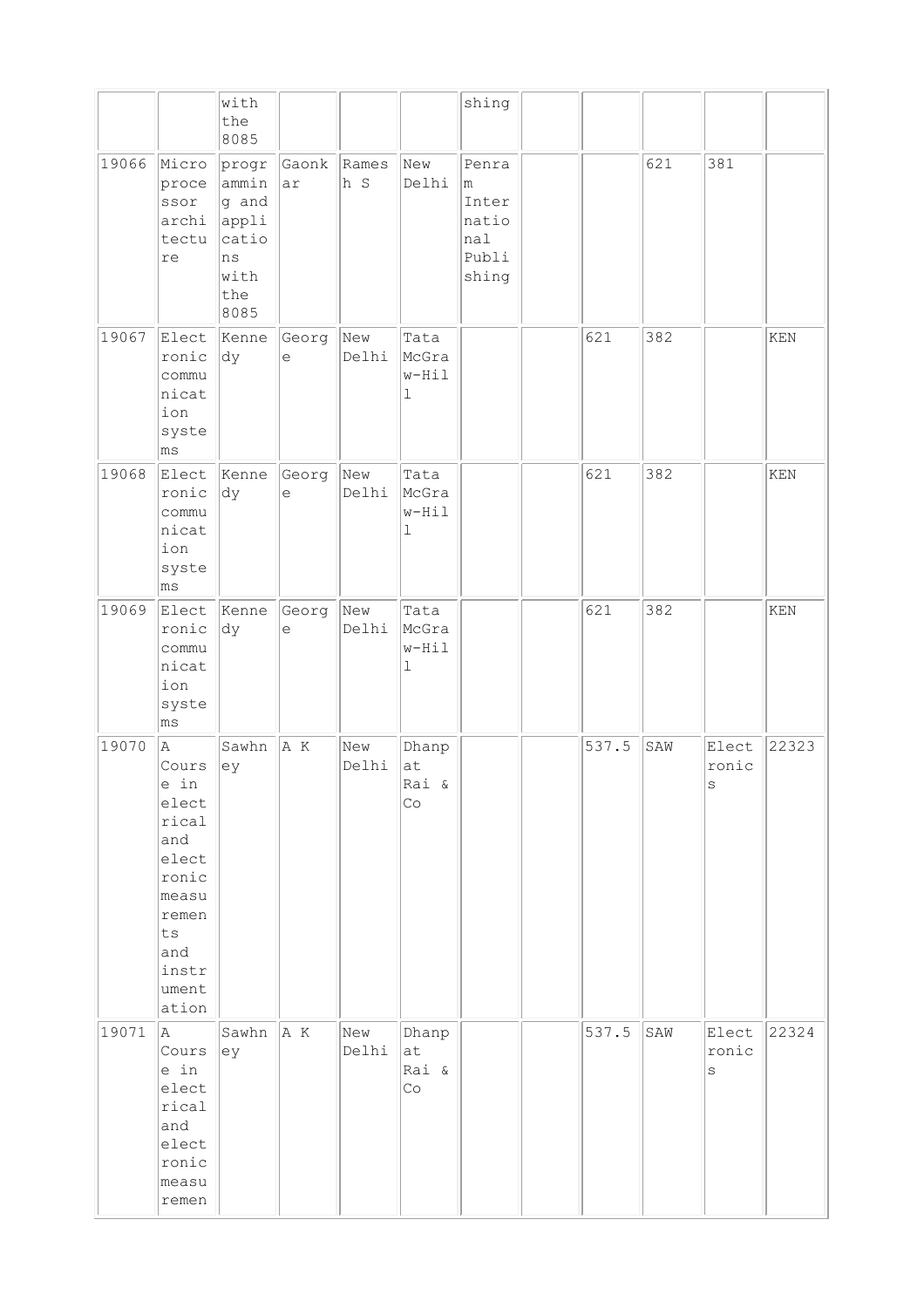|       | ${\tt ts}$<br>and<br>instr<br>ument<br>ation                                          |                                  |                 |               |                                         |                             |             |             |                           |                     |
|-------|---------------------------------------------------------------------------------------|----------------------------------|-----------------|---------------|-----------------------------------------|-----------------------------|-------------|-------------|---------------------------|---------------------|
| 19075 | Basic<br>elect<br>ronic<br>S                                                          | a<br>text-<br>lab<br> manua<br>ı | Zbar            | Paul<br>B     | New<br>Delhi                            | Tata<br>McGra<br>w-Hil<br>1 |             | 621.3<br>81 | ZBA                       | Elect<br>ronic<br>S |
| 19077 | Micro<br>proce<br>ssor<br>and<br>perip<br>heral<br>S                                  | Chowd<br>hury                    | S P             | Hyder<br>abad | Scite<br>ch<br>Publi<br>catio<br>ns     |                             | 621.3<br>81 | CHO         | Elect<br>ronic<br>S       | 22330               |
| 19078 | Moder<br>n<br>digit<br>al<br>and<br>analo<br>g<br>commu<br>nicat<br>ion<br>syste<br>m | Lathi                            | B P             | New<br>York   | OUP                                     |                             | 621.3<br>82 | LAT         | Elect<br>ronic<br>$\rm S$ | 22331               |
| 19079 | Elect<br>ronic<br>commu<br>nicat<br>ions                                              | Roddy                            | Denni<br>S      | New<br>Delhi  | Dorli<br>ng<br>Kinde<br>rsley           |                             | 621.3<br>82 | ROD         | Elect<br>ronic<br>$\rm S$ | 22332               |
| 19082 | Elect<br>ronic<br>instr<br>ument<br>ation                                             | Kalsi                            | H S             | New<br>Delhi  | Tata<br>McGra<br>$w-Hil$<br>$\mathbf 1$ |                             | 621.3<br>81 | kal         | Elect<br>ronic<br>$\rm s$ | 22335               |
| 19085 | Digit<br>a1<br>logic<br>and<br>compu<br>ter<br>desig<br>n                             | Mano                             | M<br>Morri<br>S | New<br>Delhi  | Dorli<br>ng<br>Kinde<br>rsley           |                             | 621.3<br>95 | MAN         | Elect<br>ronic<br>$\rm s$ | 22338               |
| 19088 | Basic<br>elect<br>ronic<br>S                                                          | Ghosh                            | K K             | Kolka<br>ta   | Plati<br>num<br>Publi<br>shers          |                             | 537.5       | GHO         | Elect<br>ronic<br>$\rm s$ | 22341               |
| 19089 | Basic<br>elect<br>ronic<br>$\rm S$                                                    | Ghosh                            | K K             | Kolka<br>ta   | Plati<br>num<br>Publi<br>shers          |                             | 537.5       | GHO         | Elect<br>ronic<br>$\rm s$ | 22342               |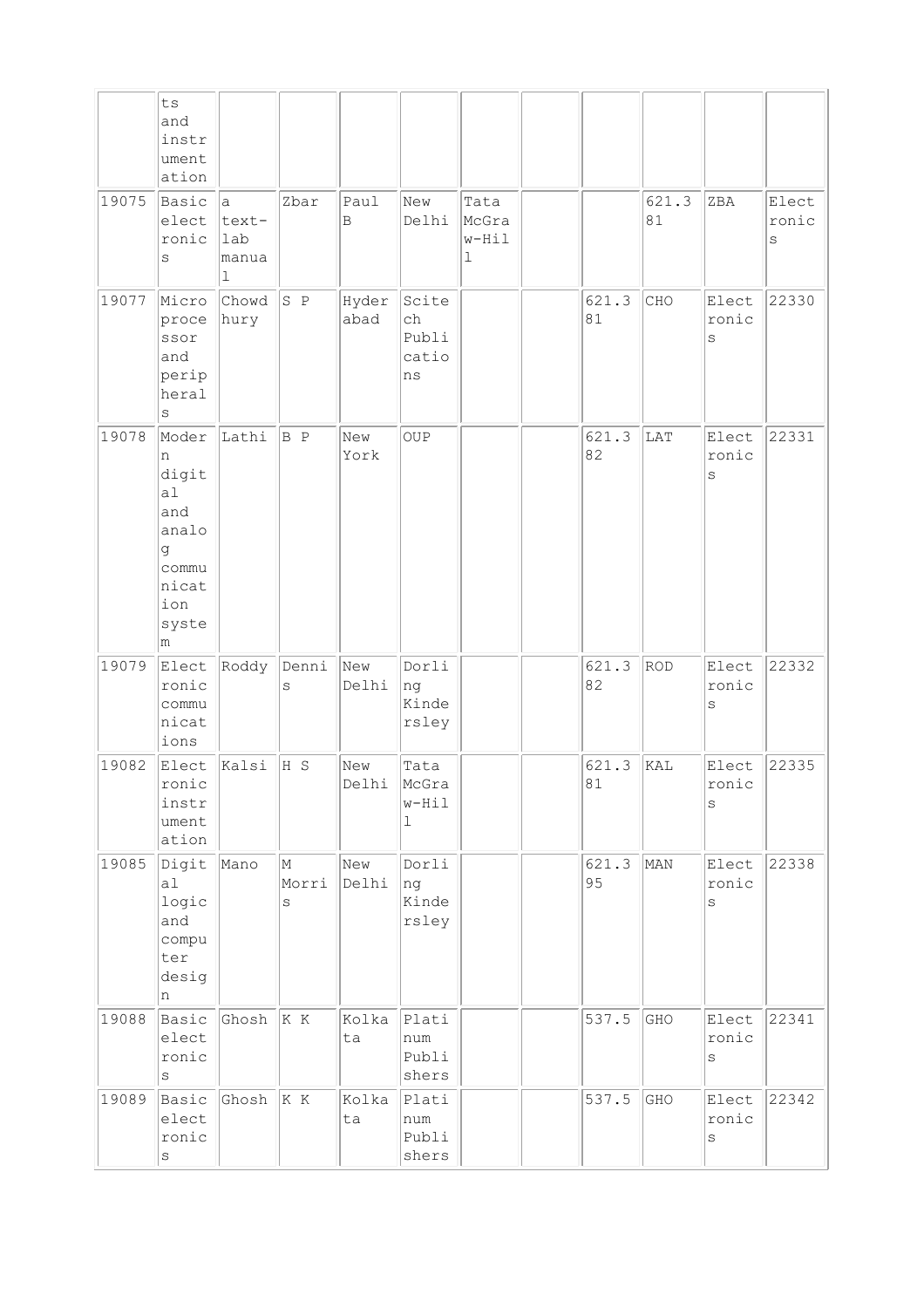| 19090 | Basic<br>elect<br>ronic<br>S                        | Ghosh                 | K K            | Kolka<br>ta  | Plati<br>num<br>Publi<br>shers                    |  | 537.5        | GHO | Elect<br>ronic<br>S          | 22343 |
|-------|-----------------------------------------------------|-----------------------|----------------|--------------|---------------------------------------------------|--|--------------|-----|------------------------------|-------|
| 19091 | Basic<br>elect<br>ronic<br>S                        | Ghosh                 | K K            | Kolka<br>ta  | Plati<br>num<br>Publi<br>shers                    |  | 537.5        | GHO | Elect<br>ronic<br>$\rm s$    | 22344 |
| 19092 | Basic<br>elect<br>ronic<br>S                        | Ghosh                 | K K            | Kolka<br>ta  | Plati<br>num<br>Publi<br>shers                    |  | 537.5        | GHO | Elect<br>ronic<br>$\rm s$    | 22345 |
| 19093 | Digit<br>a <sub>l</sub><br>circu<br>its             | Ray<br>Chaud<br>huri  | Dipti<br>man   | Kolka<br>ta  | Plati<br>num<br>Publi<br>shers                    |  | 621.3<br>815 | RAY | Elect<br>ronic<br>S          | 22346 |
| 19094 | Digit<br>a <sub>1</sub><br>circu<br>its             | Ray<br>Chaud<br>huri  | Dipti<br>man   | Kolka<br>ta  | Plati<br>num<br>Publi<br>shers                    |  | 621.3<br>815 | RAY | Elect<br>ronic<br>S          | 22347 |
| 19095 | Digit<br>a1<br>circu<br>its                         | Ray<br>Chaud<br>huri  | Dipti<br>man   | Kolka<br>ta  | Plati<br>num<br>Publi<br>shers                    |  | 621.3<br>815 | RAY | Elect<br>ronic<br>$\rm s$    | 22348 |
| 19096 | Digit<br>a <sub>l</sub><br>circu<br>its             | Ray<br>Chaud<br>huri  | Dipti<br>man   | Kolka<br>ta  | Plati<br>num<br>Publi<br>shers                    |  | 621.3<br>815 | RAY | Elect<br>ronic<br>S          | 22349 |
| 19097 | Digit<br>a1<br>circu<br>its                         | Ray<br>Chaud<br>huri  | Dipti<br>man   | Kolka<br>ta  | Plati<br>num<br>Publi<br>shers                    |  | 621.3<br>815 | RAY | Elect<br>ronic<br>$\rm s$    | 22350 |
| 19098 | Digit<br>a <sub>1</sub><br>circu<br>its             | Ray<br>Chaud<br>huri  | Dipti<br> man  | Kolka<br>ta  | Plati<br>num<br>Publi<br>shers                    |  | 621.3<br>815 | RAY | Elect<br>ronic<br>$\mbox{S}$ | 22351 |
| 19099 | Found<br>ation<br>s of<br>elect<br>ronic<br>$\rm s$ | Chatt<br>opadh<br>yay | D              | New<br>Delhi | New<br>Age<br>Inter<br>natio<br>nal<br>(P)<br>Ltd |  | 537.5        | CHA | Elect<br>ronic<br>S          | 22360 |
| 19100 | Found<br>ation<br>s of<br>elect<br>ronic<br>S       | Chatt<br>opadh<br>yay | D              | New<br>Delhi | New<br>Age<br>Inter<br>natio<br>nal<br>(P)<br>Ltd |  | 537.5        | CHA | Elect<br>ronic<br>$\rm s$    | 22361 |
| 19101 | Analo<br>g and<br>digit<br>a1<br>elect<br>ronic     | Chatt<br>opadh<br>yay | Tarap<br>rasad | New<br>Delhi | CBS                                               |  | 621.3<br>815 | CHA | Elect<br>ronic<br>S          | 22362 |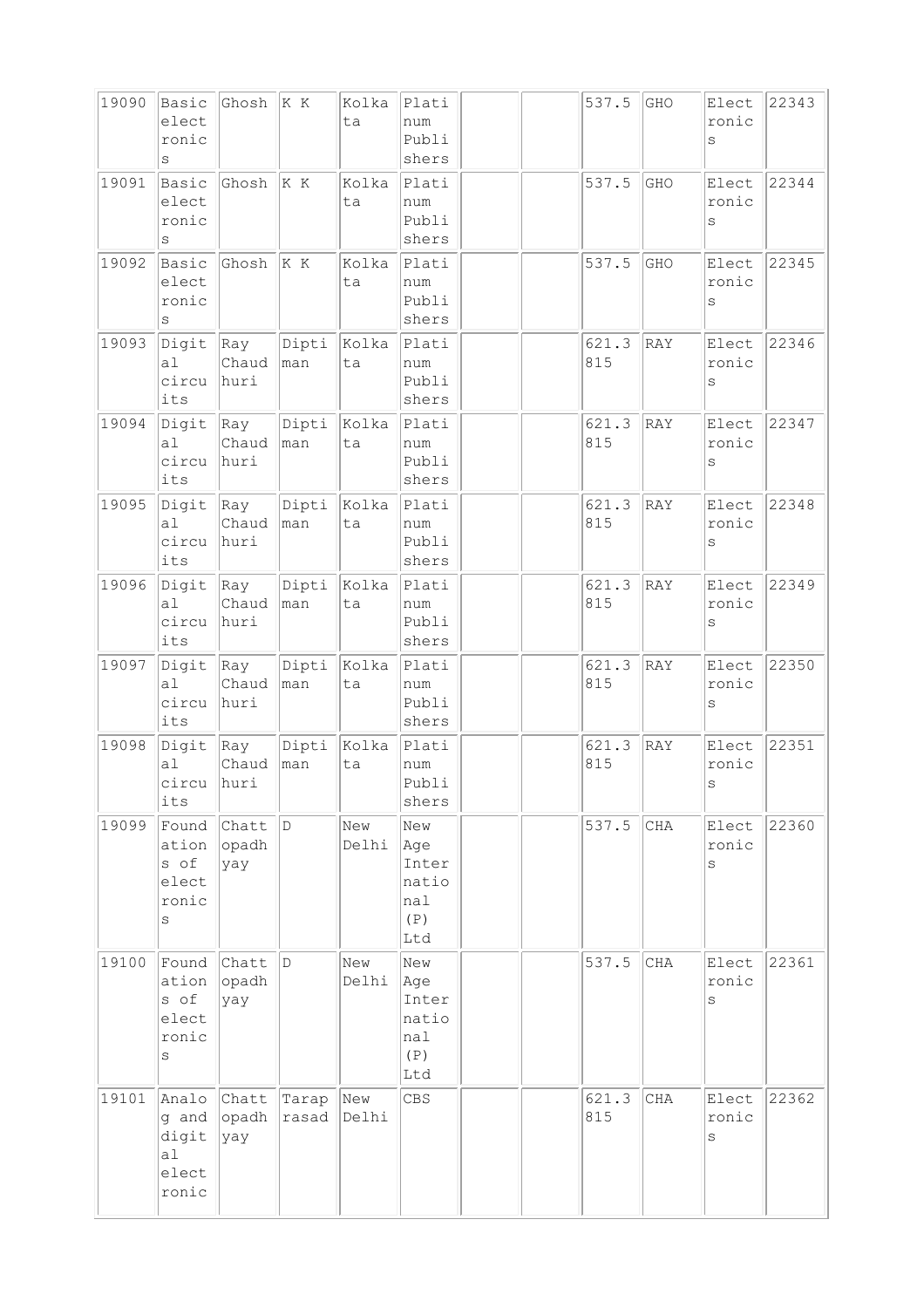|       | $\mathtt{s}$                                                            |                              |                    |                    |                                |  |              |            |                           |       |
|-------|-------------------------------------------------------------------------|------------------------------|--------------------|--------------------|--------------------------------|--|--------------|------------|---------------------------|-------|
| 19102 | Analo<br>g and<br>digit<br>a1<br>elect<br>ronic<br>$\rm s$              | Chatt<br>opadh<br> yay       | Tarap<br>rasad     | New<br>Delhi       | CBS                            |  | 621.3<br>815 | CHA        | Elect<br>ronic<br>$\rm s$ | 22363 |
| 19103 | Analo<br>g and<br>digit<br>a <sub>l</sub><br>elect<br>ronic<br>S        | Chatt<br>opadh<br> yay       | Tarap<br>rasad     | New<br>Delhi       | <b>CBS</b>                     |  | 621.3<br>815 | CHA        | Elect<br>ronic<br>S       | 22364 |
| 19104 | Basic<br>elect<br>ronic<br>s and<br>linea<br>r<br>circu<br>its          | Bharg<br>ava                 | N N                | New<br>Delhi       | Tata<br>McGra<br>w-Hil<br>ı    |  | 537.5        | BHA        | Elect<br>ronic<br>S       | 22365 |
| 19105 | Basic<br>elect<br>ronic<br>s and<br>linea<br>$\Upsilon$<br>circu<br>its | Bharg<br>ava                 | N N                | New<br>Delhi       | Tata<br>McGra<br>$w-Hil$<br>ı  |  | 537.5        | BHA        | Elect<br>ronic<br>$\rm S$ | 22366 |
| 19106 | Basic<br>elect<br>ronic<br>s and<br>linea<br>r<br>circu<br>its          | Bharg<br>ava                 | N N                | New<br>Delhi       | Tata<br>McGra<br>w-Hil<br>ı    |  | 537.5        | <b>BHA</b> | Elect<br>ronic<br>$\rm s$ | 22367 |
| 19107 | Basic<br>elect<br>ronic<br>s and<br>linea<br>$\Upsilon$<br>circu<br>its | Bharg<br>ava                 | N N                | New<br>Delhi       | Tata<br>McGra<br>w-Hil<br>1    |  | 537.5        | BHA        | Elect<br>ronic<br>$\rm s$ | 22368 |
| 19108 | Digit<br>a1<br>circu<br>its                                             | $\vert$ Ray<br>Chaud<br>huri | man                | Dipti  Kolka<br>ta | Plati<br>num<br>Publi<br>shers |  | 621.3<br>815 | RAY        | Elect<br>ronic<br>$\rm s$ | 22369 |
| 19109 | Digit<br>a1<br>circu<br>its                                             | $\vert$ Ray<br>Chaud<br>huri | Dipti Kolka<br>man | ta                 | Plati<br>num<br>Publi<br>shers |  | 621.3<br>815 | RAY        | Elect<br>ronic<br>$\rm s$ | 22370 |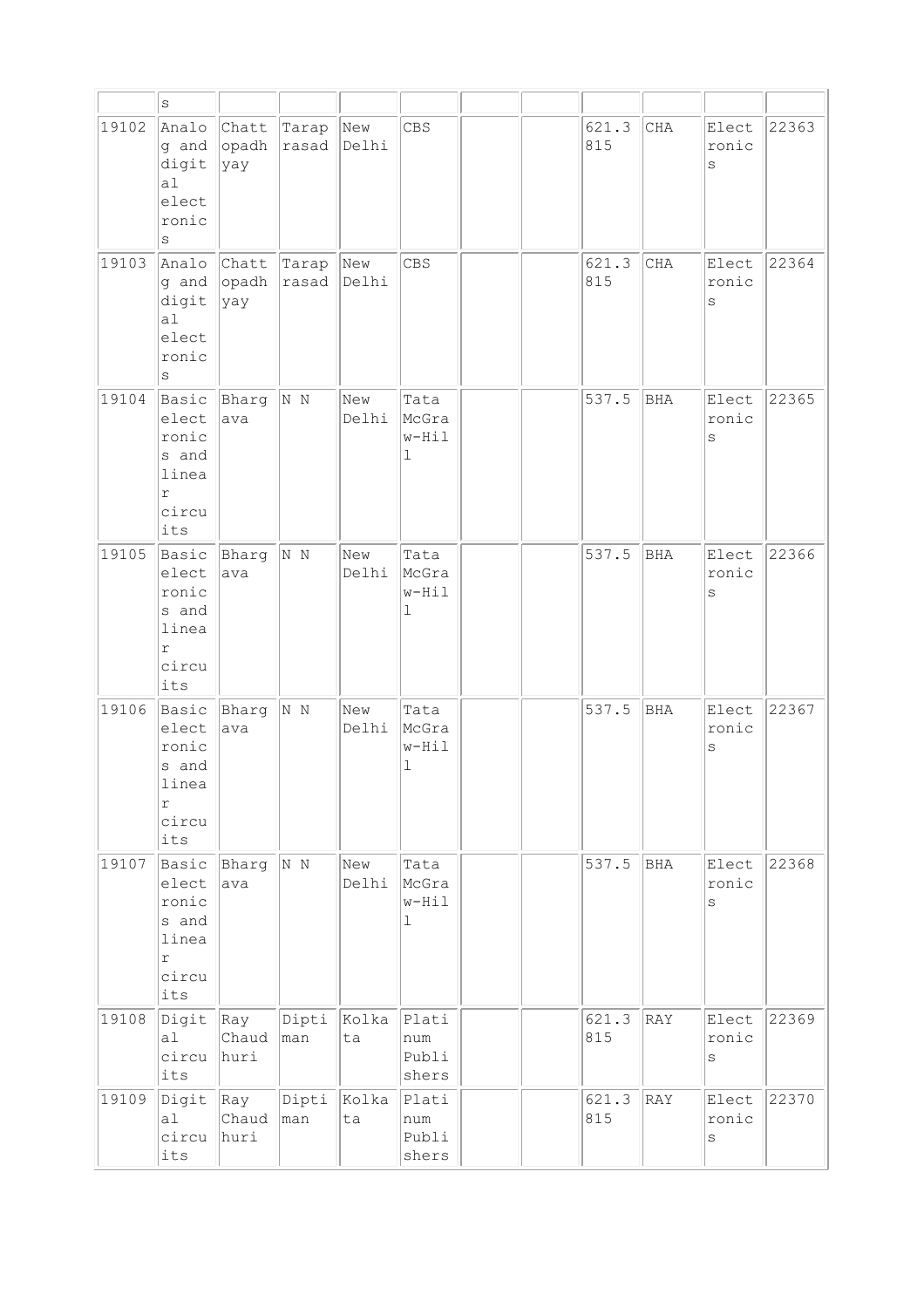| 19110 | Basic<br>elect<br>ronic<br>S                                                                    | Ghosh $ K K $                |              | Kolka<br>ta  | Plati<br>num<br>Publi<br>shers                            |      |                  | 537.5        | GHO | Elect<br>ronic<br>S                                      | 22371                            |
|-------|-------------------------------------------------------------------------------------------------|------------------------------|--------------|--------------|-----------------------------------------------------------|------|------------------|--------------|-----|----------------------------------------------------------|----------------------------------|
| 19848 | Digit<br>a1<br>circu<br>its                                                                     | $\vert$ Ray<br>Chaud<br>huri | Dipti<br>man | Kolka<br>ta  | Plati<br>nam<br>Publi<br>shers                            | 2009 | Rs.47<br>5.00    | 621.3<br>815 | RAY | Elect<br>ronic<br>S<br>Digit<br>al<br>circu<br>its       | 23312<br>23311                   |
| 19849 | Digit<br>al<br>circu<br>its                                                                     | Ray<br>Chaud<br>huri         | Dipti<br>man | Kolka<br>ta  | Plati<br>num<br>Publi<br>shers                            | 2013 | Rs.52<br>5.00    | 621.3<br>815 | RAY | Elect<br>ronic<br>$\rm S$<br>Digit<br>a1<br>circu<br>its | 23313<br>23314                   |
| 19851 | Funda<br>menta<br>ls of<br>micro<br>proce<br>ssors<br>and<br>micro<br>contr<br>oller<br>$\rm s$ | Ram                          | $\vert$ B    | New<br>Delhi | Dhanp<br>at<br>Rai<br>Publi<br>catio<br>ns                | 2013 | Rs.26<br>0.00    | 621.3<br>81  | RAM | Elect<br>ronic<br>S<br>Micro<br>proce<br>ssors           | 23317<br>23318                   |
| 19852 | Funda<br>menta<br>$\mathbf{1}$<br>princ<br>iples<br>$\circ f$<br>elect<br>ronic<br>S            | Ghosh                        | Basud<br>ev  | Kolka<br>ta  | Books<br>and<br>Allie<br>d(P)<br>Ltd                      | 2013 | Rs.47<br>5.00    | 537.5        | GHO | Elect<br>ronic<br>$\rm s$                                | 23319<br>23320<br>24693<br>24694 |
| 19853 | Elect<br>ronic<br>S                                                                             | Chatt<br>opadh<br>yay        | D            | New<br>Delhi | New<br>Age<br>Inter<br>natio<br>nal<br>(P)<br>Limit<br>ed | 2014 | Rs.39<br>5.00    | 537.5        | CHA | Elect<br>ronic<br>S                                      | 23321<br>23322                   |
| 20044 | Moder<br>n<br>digit<br>a1<br>elect<br>ronic<br>$\rm s$                                          | Jain                         | R P          | New<br>Delhi | McGra<br>W<br>Hill<br>Educa<br>tion (<br>India            | 2010 | 540.0<br>$\circ$ | 621.3<br>81  | JAI | Elect<br>ronic<br>$\rm s$<br>Digit<br>al                 | 23659<br>23660                   |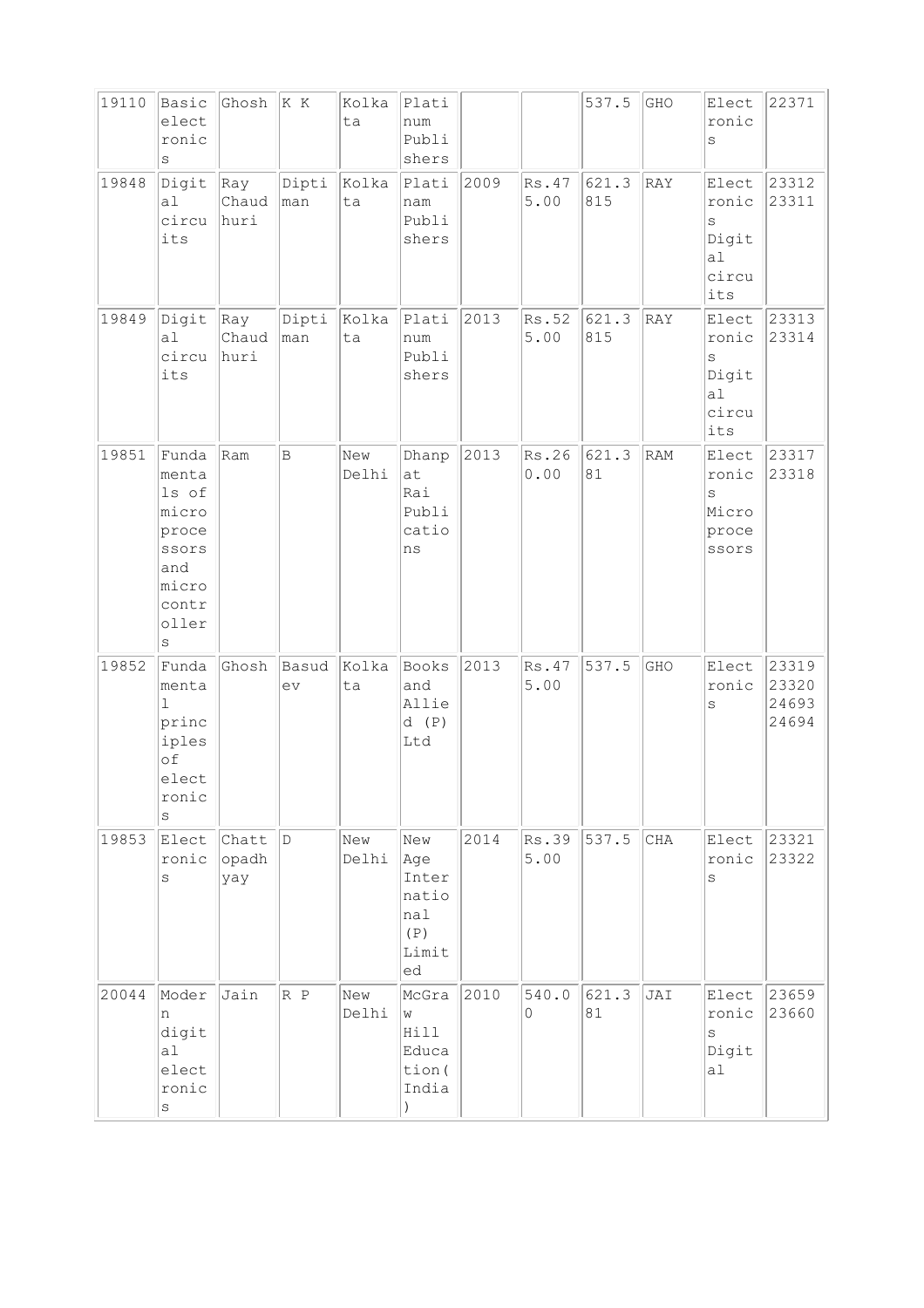| 20331 | Basic<br>elect<br>ronic<br>S<br>engin<br>eerin<br>g                                                               | Datta                                                                  | Tirth<br>ankar | New<br>Delhi  | Tata<br>McGra<br>w-Hil<br>$\mathbf{1}$ | 2009                                                  | 230.0<br>$\Omega$            | 621.3<br>81       | DAT         | Elect<br>ronic<br>s.             | 20764                   |
|-------|-------------------------------------------------------------------------------------------------------------------|------------------------------------------------------------------------|----------------|---------------|----------------------------------------|-------------------------------------------------------|------------------------------|-------------------|-------------|----------------------------------|-------------------------|
| 20332 | Digit<br>a1<br>funda<br>menta<br>1s                                                                               | Floyd                                                                  | Thoma<br>s L.  | New<br>Delhi  | Dorli<br>ng<br>Kinde<br>rsley          | 2009                                                  | 399.0<br>$\circ$             | 621.3<br>81958    | FLO         | Elect<br>ronic<br>s.             | 20768                   |
| 20334 | Micro<br>proce<br>ssor<br>archi<br>tectu<br>re                                                                    | progr<br>ammin<br>g and<br>appli<br>catio<br>ns<br>with<br>the<br>8085 | Gaonk<br>ar    | Rames<br>h S. | New<br>Delhi                           | Penra<br>m<br>Inter<br>natio<br>nal<br>Publi<br>shing | 2007                         | 360.0<br>$\Omega$ | 621.3<br>81 | GAO                              | Elect<br>ronic<br>s.    |
| 20335 | VLSI<br>fabri<br>catio<br>n<br>princ<br>iples                                                                     | Ghand<br>hi                                                            | Sorab<br>Κ.    | New<br>Delhi  | Wiley<br>India                         | 2008                                                  | 379.0<br>0                   | 621               | GHA         | Elect<br>ronic<br>s.             | 20761                   |
| 20336 | Micro<br>proce<br>ssors                                                                                           | Grove<br>r                                                             | Nares<br>h.    | New<br>Delhi  | Dhanp<br>at<br>Rai &<br>$\rm CO$       | 2008                                                  | 180.0<br>$\mathsf{O}\xspace$ | 001.6<br>4        | GRO         | Elect<br>ronic<br>$\texttt{s}$ . | 19744                   |
| 20337 | Moder<br>n<br>elect<br>ronic<br>instr<br>ument<br>ation<br>and<br>measu<br>remen<br>$\mathsf t$<br>techn<br>iques | Helfr<br>ick                                                           | Alber<br>t D.  | New<br>Delhi  | Prent<br>ice-H<br>all<br>of<br>India   | 2008                                                  | 195.0<br>0                   | 621.3<br>81       | HEL         | Elect<br>ronic<br>$\texttt{s}$ . | 19741<br>19742<br>19750 |
| 20338 | Digit<br>al<br>elect<br>ronic<br>s and<br>micro<br>proce<br>ssors                                                 | Jain                                                                   | R P.           | New<br>Delhi  | Tata<br>McGra<br>w-Hil<br>$\mathbf 1$  | 2007                                                  | 240.0<br>0                   | 001.6<br>4        | JAI         | Elect<br>ronic<br>$\texttt{s}$ . | 19746<br>19747          |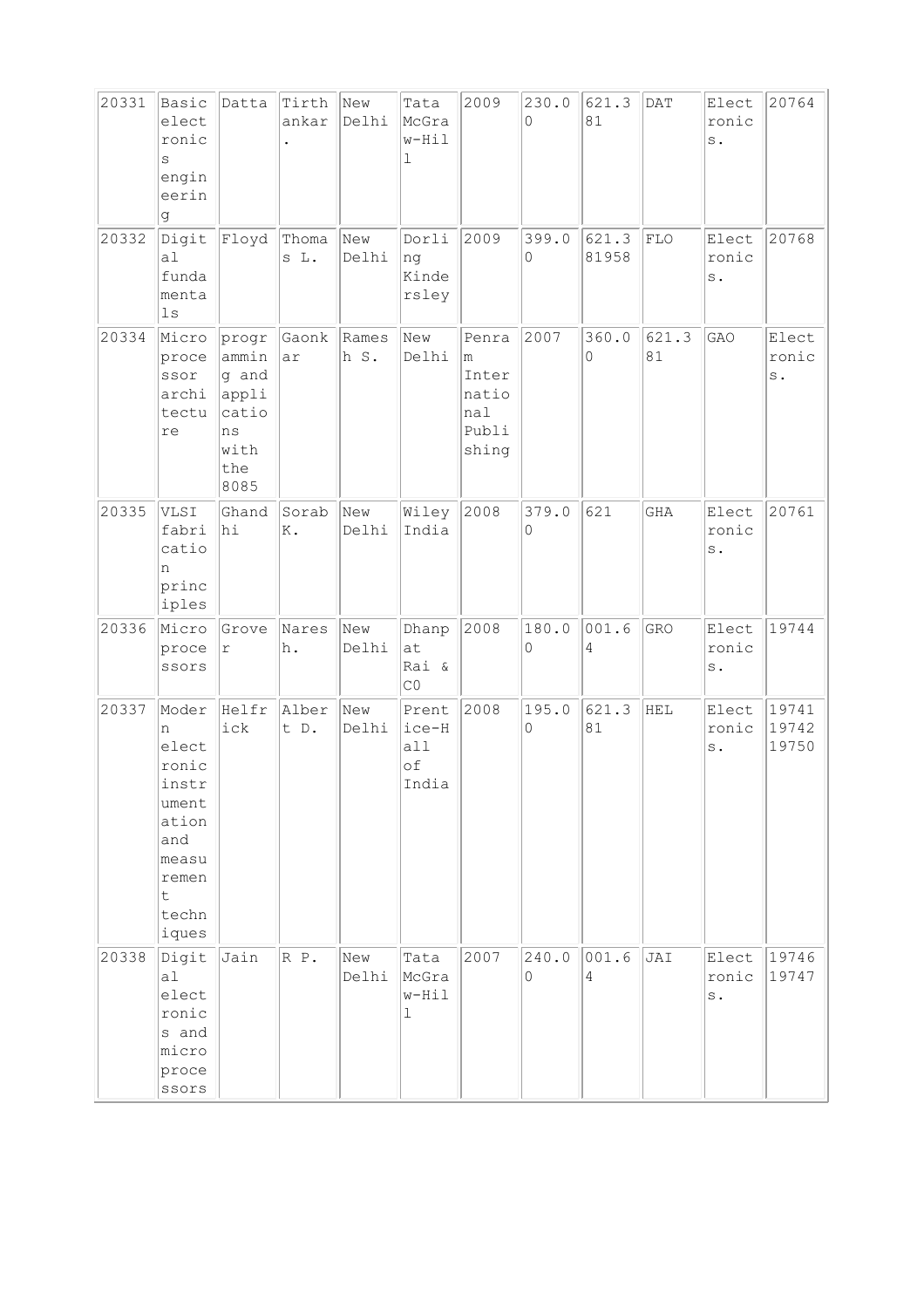| 20339 | Moder<br>n<br>digit<br>al<br>elect<br>ronic<br>S                         | Jain                  | R P.          | New<br>Delhi | Tata<br>Mcgra<br>w-Hil<br>ı                    | 2007 | 249.0<br>$\Omega$ | 621.3<br>81958         | JAI            | Elect<br>ronic<br>s.             | 20000<br>20001          |
|-------|--------------------------------------------------------------------------|-----------------------|---------------|--------------|------------------------------------------------|------|-------------------|------------------------|----------------|----------------------------------|-------------------------|
| 20340 | Elect<br>ronic<br>commu<br>nicat<br>ion<br>syste<br>m                    | Kenne<br>dy           | Georg<br>е.   | New<br>Delhi | Tata<br>McGra<br>w-Hil<br>ı                    | 2007 | 299.0<br>$\circ$  | 621.3<br>82            | KEN            | Elect<br>ronic<br>$\rm s$ .      | 19998<br>19999          |
| 20341 | Digit<br>a <sub>l</sub><br>princ<br>iples<br>and<br>appli<br>catio<br>ns | Leach                 | Donal<br>d P. | New<br>Delhi | Tata<br>McGra<br>w-Hil<br>ı                    | 2007 |                   | 001.6<br>4             | LEA            | Elect<br>ronic<br>$\texttt{s}$ . | 19743<br>20002<br>20003 |
| 20342 | Princ<br>iples<br>of<br>elect<br>ronic<br>S                              | Mehta                 | VK.           | New<br>Delhi | S<br>Chand<br>& CO                             | 2008 | 330.0<br>0        | 537.5                  | MEH            | Elect<br>ronic<br>s.             | 19502<br>19958          |
| 20346 | Elect<br>ronic<br>devic<br>es<br>and<br>circu<br>its                     | Millm<br>an           | Jacob         | New<br>Delhi | Tata<br>McGra<br>w-Hil<br>ı                    | 2008 | 325.0<br>$\circ$  | 621.3<br>81            | MIL            | Elect<br>ronic<br>$\mathbf s$ .  | 20765                   |
| 20347 | na<br>and<br>wave<br>propa<br>gatio<br>n                                 | Anten Prasa K D.<br>d |               | New<br>Delhi | Satya<br>Praka<br>shan                         | 2007 | $\Omega$          | $300.0$ 621.3<br>84135 | <sub>PRA</sub> | Elect<br>ronic<br>$\texttt{s}$ . | 20004                   |
| 20348 | Netwo<br>rks<br>and<br>syste<br>ms                                       | Roy<br>Choud<br>hury  | D.            | New<br>Delhi | New<br>Age<br>Inter<br>natio<br>nal(P<br>) Ltd | 2008 |                   | 621.3<br>851           | ROY            | Elect<br>ronic<br>$\texttt{s}$ . | 20204                   |
| 20349 | Elect<br>ronic<br>commu<br>nicat<br>ions                                 | Roddy                 | Denni<br>s.   | New<br>Delhi | Dorli<br>ng<br>Kinde<br>rsley                  | 2007 | 304.0<br>$\circ$  | 621.3<br>82            | ROD            | Elect<br>ronic<br>$\texttt{s}$ . | 19951                   |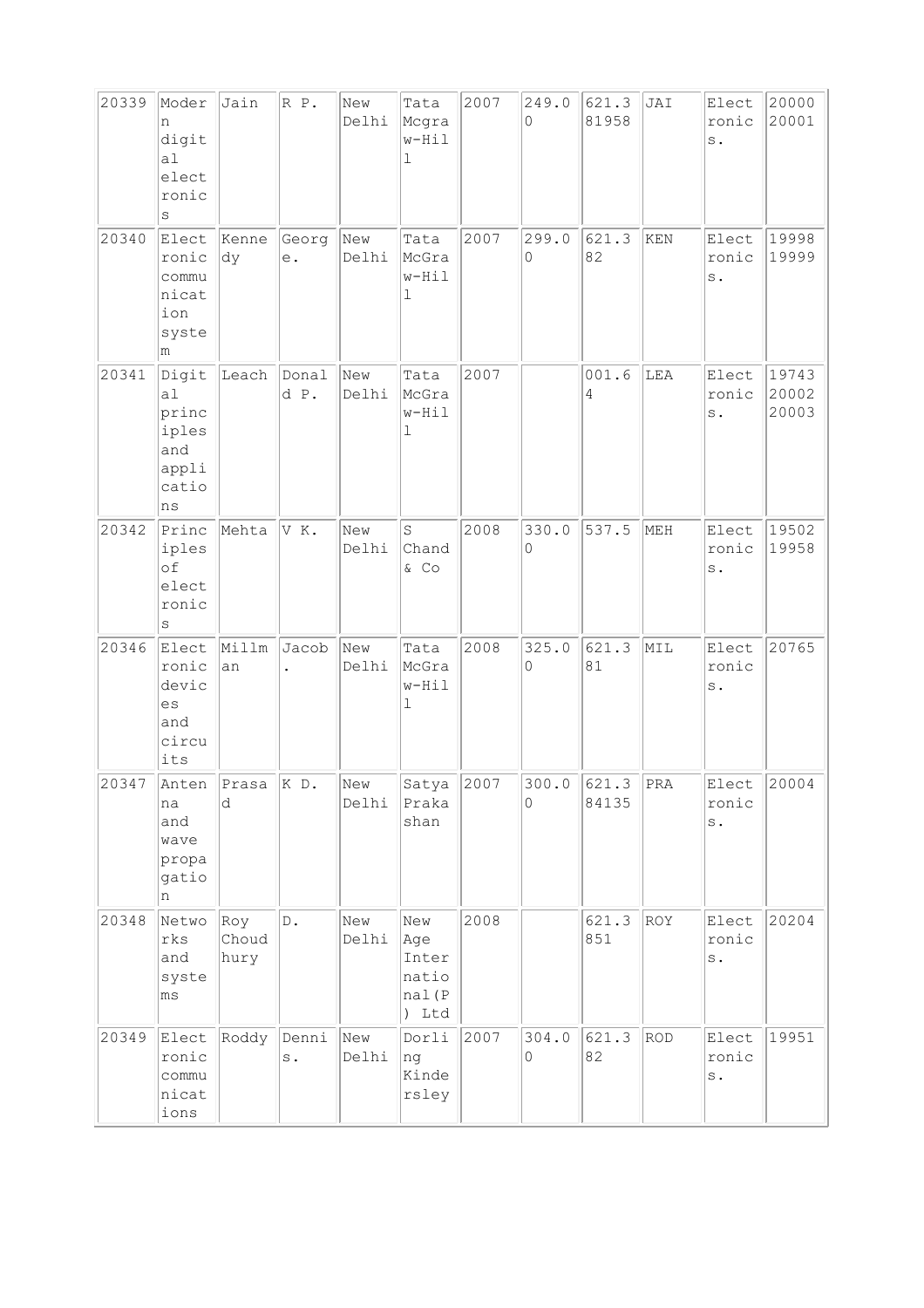| 20350 | Netwo<br>rks                                                                                                                    | lines<br>and<br>field<br>S |                        | New<br>Delhi | Prent<br>ice-H<br>all<br>оf<br>India | 2005 | 156.0<br>$\Omega$ | 621.3<br>851   | RYD                           | Elect 19952<br>ronic<br>$\mathbf s$ . | 19953          |
|-------|---------------------------------------------------------------------------------------------------------------------------------|----------------------------|------------------------|--------------|--------------------------------------|------|-------------------|----------------|-------------------------------|---------------------------------------|----------------|
| 20351 | Optic<br>al<br>fibre<br>s and<br>fibre<br>optic<br>commu<br>nicat<br>ion<br>syste<br>$\mathtt{ms}$                              | Sarka<br>r                 | Subir<br>Kumar         | New<br>Delhi | S<br>Chand<br>& Co                   | 2008 |                   | 621.3<br>80414 | SAR                           | Elect<br>ronic<br>$\texttt{s}$ .      | 20203          |
| 20352 | A<br>Cours<br>e in<br>elect<br>rical<br>and<br>elect<br>ronic<br>measu<br>remen<br>${\tt ts}$<br>and<br>instr<br>ument<br>ation | Sawhn<br>ey                | A K.                   | New<br>Delhi | Dhanp<br>at<br>Rai &<br>Co           | 2008 | 400.0<br>0        | 537.5          | $\texttt{SAW}$                | Elect<br>ronic<br>$\rm s$ .           | 19495          |
| 20353 | Micro<br>elect<br>ronic<br>circu<br>its                                                                                         | Sedra                      | Adel<br>$\mathtt{S}$ . | New<br>Delhi | OUP                                  | 2009 | 495.0<br>0        | 621.3<br>8173  | $\operatorname{\mathsf{SED}}$ | Elect<br>ronic<br>$\mathbf s$ .       | 20766<br>20767 |
| 20354 | Circu<br>its<br>and<br>netwo<br>$\mathtt{rk}\mathtt{s}$                                                                         | Sudha<br>kar               | A.                     | New<br>Delhi | Tata<br>McGra<br>w-Hil<br>1          | 2007 | 260.0<br>0        | 621.3<br>8195  | SUD                           | Elect<br>ronic<br>$\texttt{s}$ .      | 19996<br>19997 |
| 20355 | Semic<br>onduc<br>tor<br>devic<br>$\mathop{\rm es}\nolimits$                                                                    | Sze                        | S M.                   | New<br>Delhi | Wiley<br>India                       | 2008 | 354.0<br>0        | 621.3<br>8152  | SZE                           | Elect<br>ronic<br>$\texttt{s}$ .      | 20762<br>20763 |
| 20356 | Basic<br>elect<br>ronic<br>S                                                                                                    | There<br>ja                | BL.                    | New<br>Delhi | l S<br>Chand<br>& Co                 | 2005 |                   | 537.5          | THE                           | Elect<br>ronic<br>$\texttt{s}$ .      | 23997          |
| 20357 | Netwo<br>$\mathtt{rk}$<br>analy<br>sis                                                                                          | Valke<br>nburg             | M E<br>Van.            | New<br>Delhi | Dorli<br> ng<br>Kinde<br>rsley       | 2006 | 195.0<br>0        | 621.3<br>81    | VAN                           | Elect<br>ronic<br>$\texttt{s}$ .      | 19740          |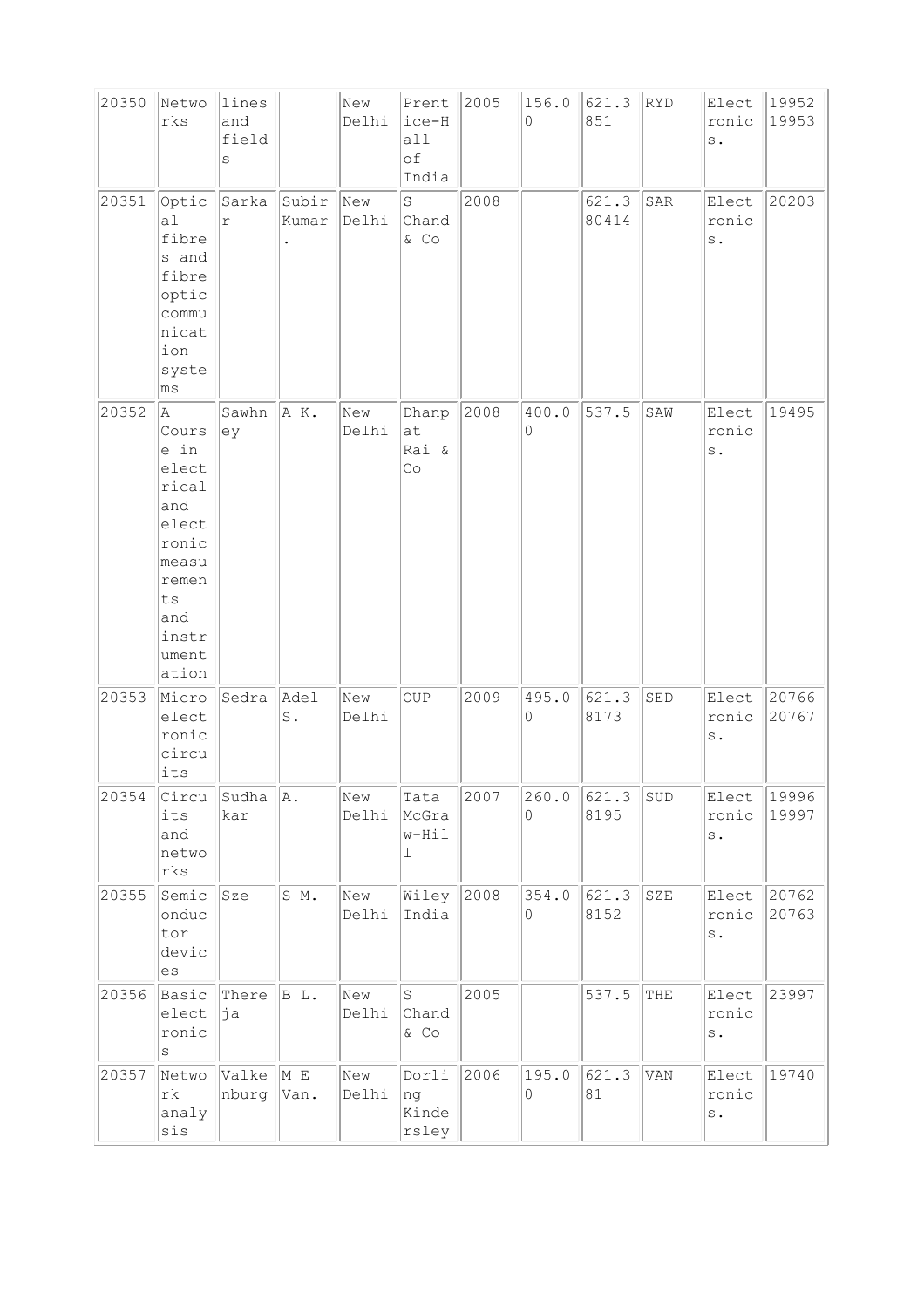| 20815<br>20844 | Elect<br>ronic<br>instr<br>ument<br>ation<br>Analo                 | Kalsi<br>Chatt       | H S.<br>Tarap       | New<br>Delhi<br>New | Tata<br>McGra<br>$w-Hil$<br>$\mathbf 1$<br>CBS           | 2007<br>2010                                | 300.0      | 621.3<br>81<br>621.3 | kal<br>CHA   | Elect<br>ronic<br>$\mathbf s$ .<br>Elect                            | 19751<br>23995                            |
|----------------|--------------------------------------------------------------------|----------------------|---------------------|---------------------|----------------------------------------------------------|---------------------------------------------|------------|----------------------|--------------|---------------------------------------------------------------------|-------------------------------------------|
|                | g and<br>digit<br>a1<br>elect<br>ronic<br>$\rm s$                  | opadh<br>yay         | rasad<br>$\bullet$  | Delhi               | Publi<br>shers<br>and<br>Distr<br>ibuto<br>$\mathtt{rs}$ |                                             | 0          | 815                  |              | ronic<br>$\rm s$<br>Digit<br>a1.                                    | 23996                                     |
| 20845          | Basic<br>elect<br>ronic<br>s and<br>linea<br>r<br>circu<br>its     | Bharg<br>ava         | N N.                | New<br>Delhi        | McGra<br>W<br>Hill<br>Educa<br>tion                      | 2014                                        | 375.0<br>0 | 537.5                | <b>BHA</b>   | Elect<br>ronic<br>$\rm s$ .                                         | 23998<br>23999                            |
| 20846          | Circu<br>its<br>& amp                                              | netwo<br>rks         | Sudha<br>kar        | A.                  | New<br>Delhi                                             | Tata<br>McGra<br>W<br>Hill<br>Educa<br>tion | 2011       | 499.0<br>0           | 621.3<br>815 | SUD                                                                 | Elect<br>ronic<br>S<br>Circu<br>its.      |
| 20847          | Digit<br>a <sub>1</sub><br>circu<br>its                            | Ray<br>Chaud<br>huri | Dipti<br>man.       | Kolka<br>ta         | Plati<br>num<br>Publi<br>shers                           | 2015                                        | 550.0<br>0 | 621.3<br>815         | RAY I        | Elect<br>ronic<br>$\rm s$<br>Combi<br>natio<br>nal<br>circu<br>its. | 24004<br>24005<br>24681<br>24682          |
| 20848          | Digit<br>al<br>circu<br>its                                        | Ray<br>Chaud<br>huri | Dipti<br>man.       | Kolka<br>lta        | Plati<br>num<br>Publi<br>shers                           | 2013                                        | 525.0<br>0 | 621.3<br>815         | RAY<br>II    | Elect<br> ronic<br>$\mathbf s$ .<br>Seque<br>ntial<br>circu<br>its. | 24006<br> 24007<br>24683<br>24684         |
| 20849          | Digit<br>al<br>compu<br>ter<br>elect<br>ronic<br>S                 | Malvi<br>no          | Alber<br>t<br>Paul. | New<br>Delhi        | McGra<br>W<br>Hill<br>Educa<br>tion                      | 2014                                        | 775        | 00                   | 621.3<br>91  | MAL                                                                 | Elect<br>ronic<br>$\rm s$<br>Digit<br>a1. |
| 20850          | Digit<br>a1<br>princ<br>iples<br>and<br>appli<br>catio<br>$\rm ns$ | Leach                | Donal<br>d P.       | New<br>Delhi        | McGra<br>W<br>Hill<br>Educa<br>tion                      | 2015                                        | 525.0<br>0 | 621.3<br>815         | LEA          | Elect<br>ronic<br>$\texttt{s}$ .                                    | 24014<br>24015                            |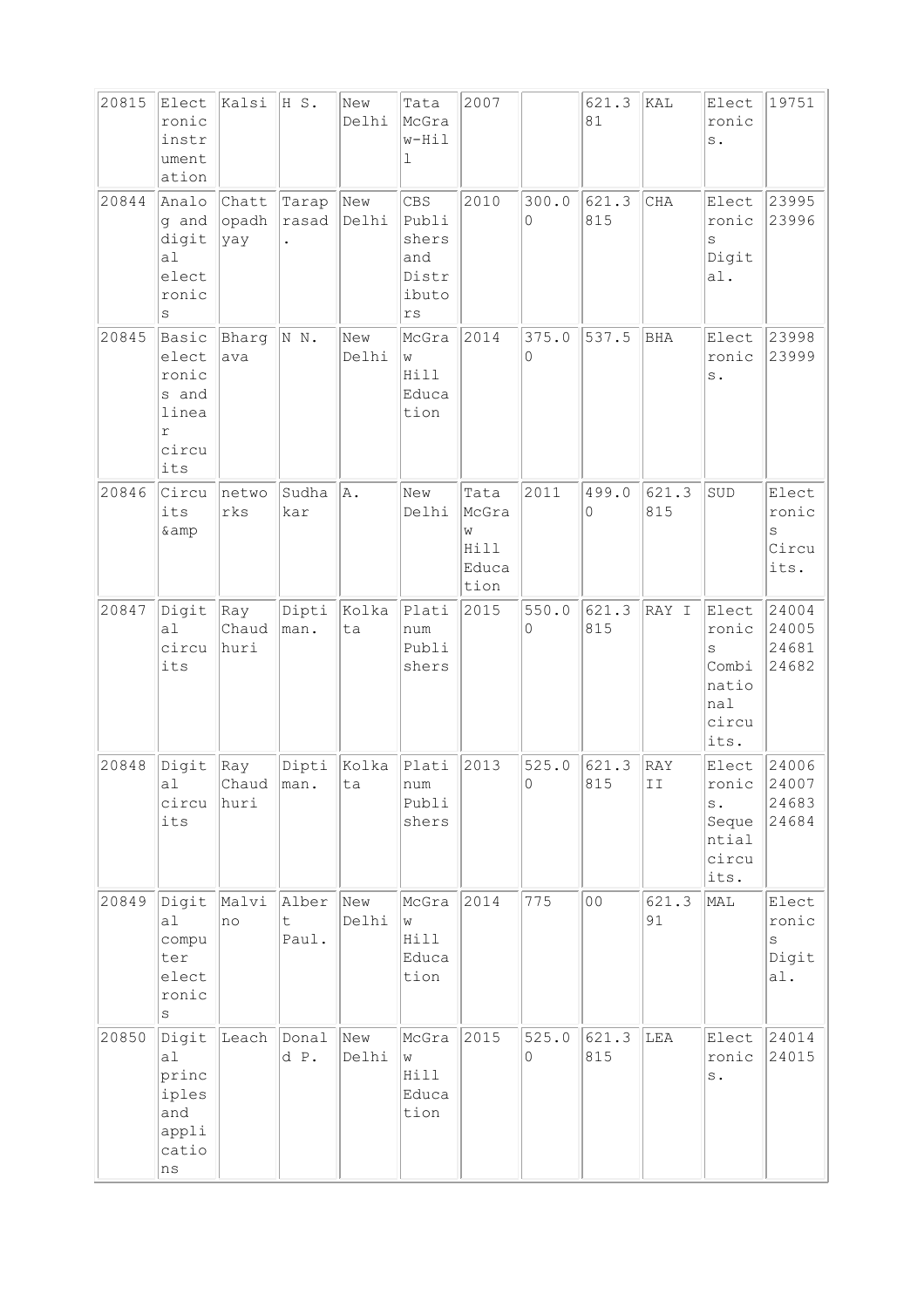| 20851 | Elect<br>ronic<br>devic<br>es<br>and<br>circu<br>it<br>theor<br>У                      | Boyle<br>stad        | Rober<br>t L.                   | New<br>Delhi | Dorli<br>ng<br>Kinde<br>rsley                  | 2013 | 799.0<br>$\Omega$ | 621.3<br>815 | BOY        | Elect<br>ronic<br>S<br>Circu<br>it<br>theor<br>у.      | 24016<br>24017 |
|-------|----------------------------------------------------------------------------------------|----------------------|---------------------------------|--------------|------------------------------------------------|------|-------------------|--------------|------------|--------------------------------------------------------|----------------|
| 20852 | Elect<br>ronic<br>instr<br>ument<br>ation                                              | kalsi                | HS.                             | New<br>Delhi | McGra<br>W<br>Hill<br>Educa<br>tion (<br>India | 2013 | 475.0<br>0        | 621.3<br>81  | KAL        | Elect<br>ronic<br>$\,$ s $\,$ .                        | 24018<br>24019 |
| 20853 | Kenne<br>dy's<br>Elect<br>ronic<br>commu<br>nicat<br>ion<br>syste<br>m                 | Kenne<br>dy          | Georg<br>$\mathrel{\text{e}}$ . | New<br>Delhi | Tata<br>McGra<br>M<br>Hill<br>Educa<br>tion    | 2012 | 625.0<br>0        | 621.3<br>82  | KEN        | Elect<br>ronic<br>$\mathbf s$ .                        | 24022<br>24023 |
| 20854 | Linea<br>$\Upsilon$<br>integ<br>rated<br>circu<br>its                                  | Roy<br>Choud<br>hury | $\mathbb D$ .                   | New<br>Delhi | New<br>Age<br>Inter<br>natio<br>nal            | 2014 | 350.0<br>0        | 621.3<br>815 | <b>ROY</b> | Elect<br>ronic<br>S<br>Integ<br>rated<br>circu<br>its. | 24024<br>24025 |
| 20855 | Micro<br>proce<br>ssors                                                                | Singh                | Renu.                           | New<br>Delhi | New<br>Age<br>Inter<br>natio<br>nal            | 2008 | 260.0<br>0        | 621.3<br>81  | SIN        | Elect<br>ronic<br>$\mathbf s$ .                        | 24028<br>24029 |
| 20856 | Integ<br>rated<br>elect<br>ronic<br>$\rm s$                                            | Millm<br> an         | Jacob                           | New<br>Delhi | McGra<br>W<br>Hill<br>Educa<br>tion            | 2014 | 599.0<br>$\circ$  | 621.3<br>815 | MIL        | Elect<br>ronic<br>$\rm s$ .                            | 24008<br>24009 |
| 20857 | Moder<br>n<br>digit<br>a1<br>and<br>analo<br>g<br>commu<br>nicat<br>ion<br>syste<br>ms | Lathi                | B P.                            | New<br>York  | <b>OUP</b>                                     | 2010 | 595.0<br>$\circ$  | 621.3<br>82  | LAT        | Elect<br>ronic<br>$\mathtt{s}$ .                       | 24030<br>24031 |